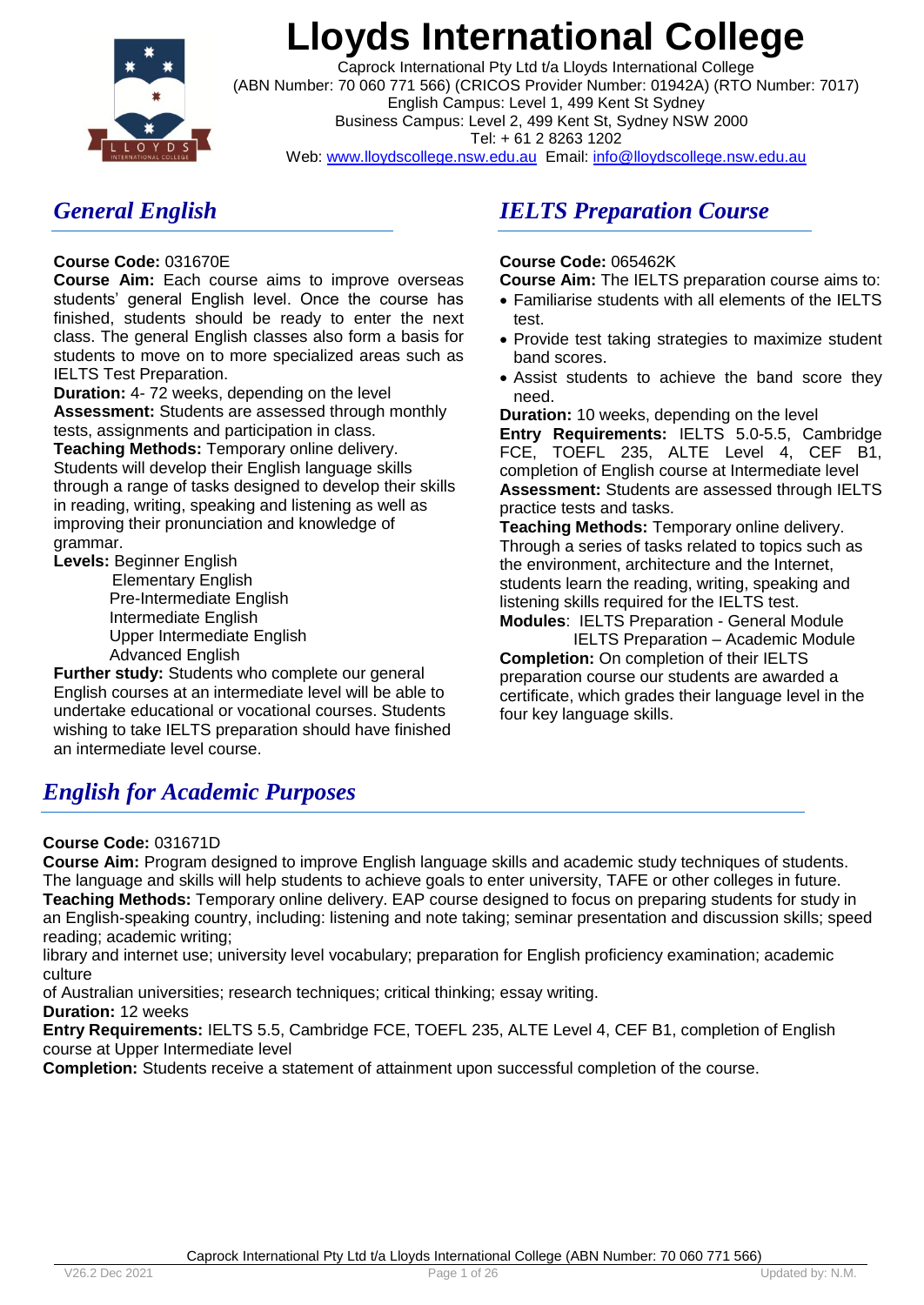

Caprock International Pty Ltd t/a Lloyds International College (ABN Number: 70 060 771 566) (CRICOS Provider Number: 01942A) (RTO Number: 7017) English Campus: Level 1, 499 Kent St Sydney Business Campus: Level 2, 499 Kent St, Sydney NSW 2000 Tel: + 61 2 8263 1202 Web: www.lloydscollege.nsw.edu.au Email: info@lloydscollege.nsw.edu.au

## *Preparation for the Cambridge First Certificate in English Course*

### **Course Code:** 052688K

**Course Aim:** The program is designed to improve English language skills and familiarise students with all elements of the Cambridge First Certificate in English test.

**Teaching Methods:**Temporary online delivery.

**Course Outline:** *You will learn :* 

- *To converse fluently in English with correct sentence structure.*
- *Common topics covering a larger vocabulary.*
- *How to write better essays, reports etc.*
- *Exam tips to help students with the exam.*

### **Duration:** 12 weeks

### **Entry Requirements: Has achieved** Intermediate English or above

**Completion:** On completion of their Cambridge First Certificate in English course our students are awarded a certificate, which grades their language level in the four key language skills. The grades relate to detailed descriptors explaining the student's capabilities and learning needs.

## *Location & Course Delivery*

Please note that delivery location for English Courses is Level 1 499 Kent Street, Sydney NSW 2000 and Level1, 499 Kent St Sydney NSW 2000 and delivery location for VET courses is Level 2, 499 Kent Street, Sydney.

## *Intakes, Orientation & Placement Test*

Please note that orientation and a placement test for all General English and IELTS Preparation students are held on Mondays at 9am and 2pm (except public holidays). Please contact Admission Centre: [admin@lloydscollege.nsw.edu.au](mailto:admin@lloydscollege.nsw.edu.au) for EAP Intake Dates.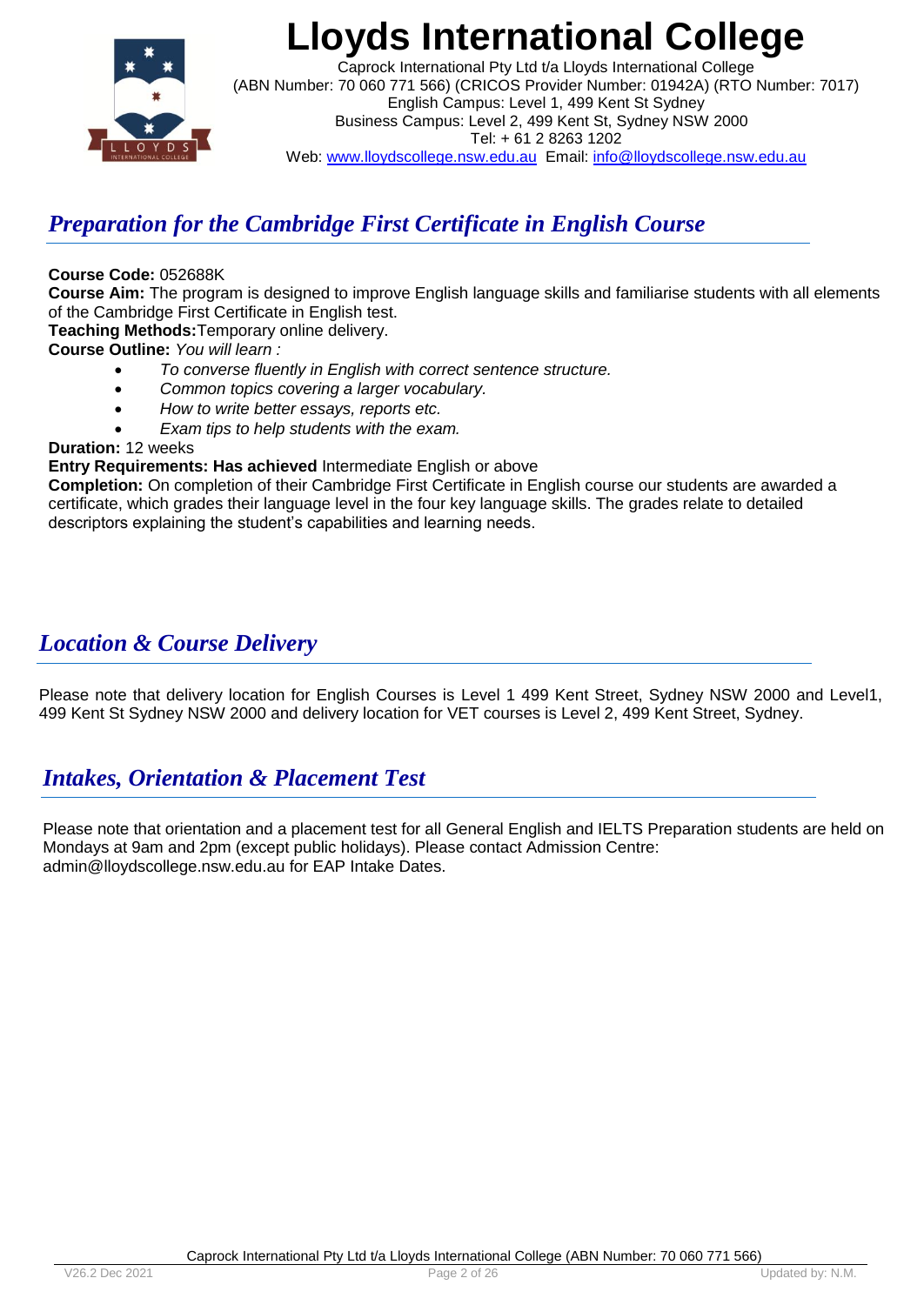

Caprock International Pty Ltd t/a Lloyds International College (ABN Number: 70 060 771 566) (CRICOS Provider Number: 01942A) (RTO Number: 7017) English Campus: Level 1, 499 Kent St Sydney Business Campus: Level 2, 499 Kent St, Sydney NSW 2000 Tel: + 61 2 8263 1202 Web: www.lloydscollege.nsw.edu.au Email: info@lloydscollege.nsw.edu.au

## *College Price List – English Programs*

## **PROGRAM DETAILS AND SCHEDULE OF FEES (ALL PRICES IN AUSTRALIAN DOLLARS)**

| <b>CRICOS</b><br><b>CODE</b>                                                                                            | <b>Course Details</b>                                                |                                      | <b>Duration</b>                                | <b>Enrolment</b><br>Fee | <b>Tuition</b><br>Fee** |
|-------------------------------------------------------------------------------------------------------------------------|----------------------------------------------------------------------|--------------------------------------|------------------------------------------------|-------------------------|-------------------------|
|                                                                                                                         | <b>English Programs</b>                                              |                                      |                                                |                         |                         |
| 031670E                                                                                                                 | <b>General English</b>                                               |                                      | 4 -72 weeks                                    | \$200                   | \$320/week              |
| 065462K                                                                                                                 | <b>IELTS Preparation Course</b>                                      |                                      | 10 weeks                                       | \$200                   | \$384/week              |
| 031671D                                                                                                                 | English for Academic Purposes (EAP)                                  |                                      | 12 weeks                                       | \$200                   | \$320/week              |
| 052688K                                                                                                                 | Preparation for the Cambridge First<br>Certificate in English Course |                                      | 12 weeks                                       | \$200                   | \$320/week              |
|                                                                                                                         | Other Services & Fees (arranged on request only)                     |                                      |                                                |                         |                         |
| <b>Service Provided</b>                                                                                                 |                                                                      |                                      | <b>Price</b>                                   |                         |                         |
| Airport pickup fee                                                                                                      |                                                                      |                                      | \$160-\$180                                    |                         |                         |
|                                                                                                                         | Accommodation placement fee                                          |                                      | \$220-\$240                                    |                         |                         |
|                                                                                                                         | Reinstatement of enrolment after cancellation                        |                                      | \$200                                          |                         |                         |
| Copy/Printing                                                                                                           |                                                                      |                                      | \$0.20/page                                    |                         |                         |
| Replacement ID card                                                                                                     |                                                                      | \$10                                 |                                                |                         |                         |
| Printing of ELICOS course certificate or academic<br>transcript (Older than 6 months from completion)                   |                                                                      | \$50                                 |                                                |                         |                         |
| Change of Course                                                                                                        |                                                                      | \$10                                 |                                                |                         |                         |
| Change of Class Shift                                                                                                   |                                                                      |                                      | \$10 Admin fee + Any difference in shift price |                         |                         |
|                                                                                                                         | Holiday request (after commencement)                                 | \$10                                 |                                                |                         |                         |
|                                                                                                                         | Cancellation fee charged if after commencement                       |                                      | \$500                                          |                         |                         |
| If fees are overdue, students may be reported to<br>Immigration (Department of Home Affairs) for non-payment<br>of fees |                                                                      |                                      | \$100 Late payment fee + \$50/week there after |                         |                         |
|                                                                                                                         | Text book/Material fee (General English course)                      | \$10/week (max. \$400)               |                                                |                         |                         |
|                                                                                                                         | Material/Resource fee (IELTS/FCE/EAP course)                         | \$100 flat fee/course                |                                                |                         |                         |
| Administration fee for additional CoE per course (more than<br>3) i.e. $4^{th}$ $5^{th}$ etc.                           |                                                                      |                                      | \$100                                          |                         |                         |
| <b>ENROLMENT FEE</b>                                                                                                    |                                                                      |                                      | \$200                                          |                         |                         |
|                                                                                                                         | <b>INTAKE DATES - English Programs</b>                               |                                      |                                                |                         |                         |
|                                                                                                                         | English Programs (General English, IELTS Preparation, EAP)           | Every Monday, except Public Holidays |                                                |                         |                         |
|                                                                                                                         | Preparation for the Cambridge First Certificate                      | 2022: TBA                            |                                                |                         |                         |
| in English Course (FCE)                                                                                                 |                                                                      |                                      | *Recommended Intake Dates                      |                         |                         |

| <b>TIMETABLE (temporary online delivery</b> |                                                     |                         |  |  |
|---------------------------------------------|-----------------------------------------------------|-------------------------|--|--|
| Morning timetable                           | Afternoon timetable                                 | Evening timetable       |  |  |
| 8:15am - 12:30pm Mon-Fri                    | 12:45pm - 5:00pm Mon-Fri<br>Currently not available | 5:15pm - 9:30pm Mon-Fri |  |  |

**Note:** The prices are subject to change without prior notice. To obtain the most up to date information on the courses available and associated costs please call the college or your marketing representative.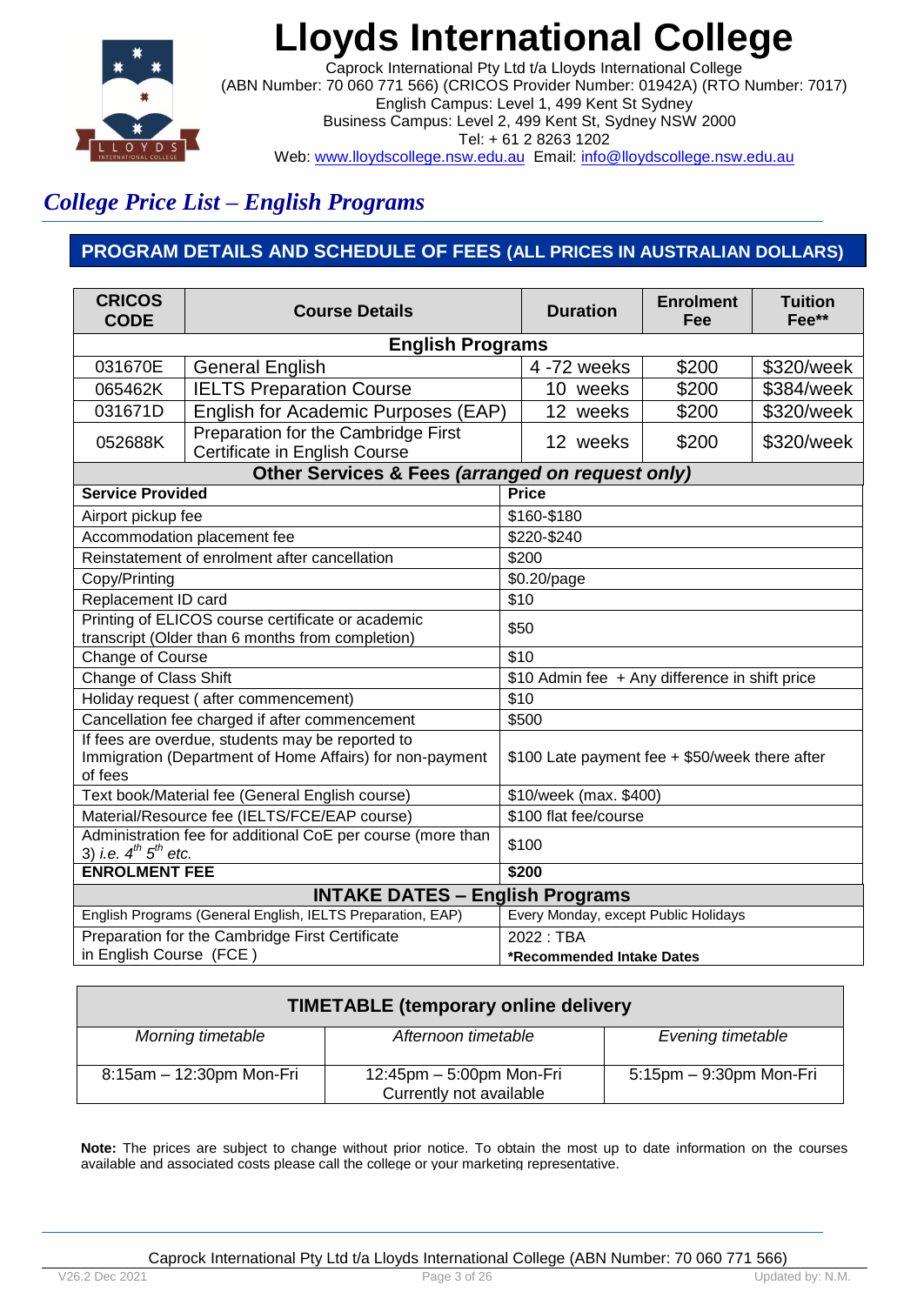

Caprock International Pty Ltd t/a Lloyds International College (ABN Number: 70 060 771 566) (CRICOS Provider Number: 01942A) (RTO Number: 7017) English Campus: Level 1, 499 Kent St Sydney Business Campus: Level 2, 499 Kent St, Sydney NSW 2000 Tel: + 61 2 8263 1202 Web: www.lloydscollege.nsw.edu.au Email: info@lloydscollege.nsw.edu.au

## *College Price List – VET Programs*

## **PROGRAM DETAILS AND SCHEDULE OF FEES (ALL PRICES IN AUSTRALIAN DOLLARS)**

| <b>CRICOS</b><br><b>CODE</b>                                | <b>Course Details</b>                                                                                                | Duration*                                      | <b>Enrolment</b><br>Fee | <b>Number of</b><br><b>Instalments</b>           | <b>Tuition Fee**</b> |
|-------------------------------------------------------------|----------------------------------------------------------------------------------------------------------------------|------------------------------------------------|-------------------------|--------------------------------------------------|----------------------|
|                                                             | <b>Vocational Programs</b>                                                                                           |                                                |                         |                                                  |                      |
| 104930D                                                     | <b>BSB30120 Certificate III in Business</b>                                                                          | 52 weeks                                       | \$200                   | 4                                                | \$9,000              |
| 104931C                                                     | <b>BSB40120 Certificate IV in Business</b>                                                                           | 52 weeks                                       | \$200                   | $\overline{\mathcal{A}}$                         | \$12,500             |
| 104141M                                                     | <b>BSB50420 Diploma of Leadership</b><br>and Management                                                              | 52 weeks                                       | \$200                   | 4                                                | \$12,500             |
| 104932B                                                     | <b>BSB60420 Advanced Diploma of</b><br><b>Leadership &amp; Management</b>                                            | 78 weeks                                       | \$200                   | 6                                                | \$18,900             |
| 104719G                                                     | <b>BSB40820 Certificate IV in Marketing</b><br>and Communication                                                     | 52 weeks                                       | \$200                   | 4                                                | \$9,000              |
| 104721B                                                     | <b>BSB50620 Diploma of Marketing and</b><br><b>Communication</b>                                                     | 52 weeks                                       | \$200                   | 4                                                | \$12,600             |
| 104720C                                                     | <b>BSB60520 Advanced Diploma of</b><br><b>Marketing and Communication</b>                                            | 78 weeks                                       | \$200                   | 6                                                | \$18,000             |
|                                                             | Other Services & Fees (arranged on request only)                                                                     |                                                |                         |                                                  |                      |
| <b>Service Provided</b>                                     |                                                                                                                      | <b>Price</b>                                   |                         |                                                  |                      |
|                                                             | Student's Material - vocational program                                                                              |                                                |                         | \$60/term (waived until Australian borders open) |                      |
| Course Cancellation Admin fee                               |                                                                                                                      | \$500                                          |                         |                                                  |                      |
| Late fee (second installments)                              |                                                                                                                      | \$100 per late instalment payment              |                         |                                                  |                      |
|                                                             | Additional COE fee (4 <sup>th</sup> , 5 <sup>th</sup> , etc)                                                         | \$100 per additional COE                       |                         |                                                  |                      |
|                                                             | Reinstatement of enrolment after cancellation                                                                        | \$200                                          |                         |                                                  |                      |
| Change of Course                                            |                                                                                                                      | \$10                                           |                         |                                                  |                      |
| Change of Class Shift                                       |                                                                                                                      |                                                |                         | \$10 Admin fee + Any difference in shift price   |                      |
|                                                             | If fees are overdue, students may be reported to Immigration<br>(Department of Home Affairs) for non-payment of fees | \$100 Late payment fee + \$50/week there after |                         |                                                  |                      |
|                                                             | RPL Assessment (only available prior to the start date)                                                              | \$250                                          |                         |                                                  |                      |
| Second re-assessment                                        | \$250 / unit of competency                                                                                           |                                                |                         |                                                  |                      |
| Penalty fee for late assessment submission (after due date) | \$250/unit                                                                                                           |                                                |                         |                                                  |                      |
| Replacement Diploma /Certificate / Statement of Attainment  | \$115 for within 5 years                                                                                             |                                                |                         |                                                  |                      |
|                                                             | Replacement Diploma /Certificate / Statement of Attainment                                                           | \$250 for 5 to 15 years                        |                         |                                                  |                      |
|                                                             | Replacement Diploma /Certificate / Statement of Attainment                                                           | \$500 for 15 to 30 years                       |                         |                                                  |                      |

### **INTAKE DATES**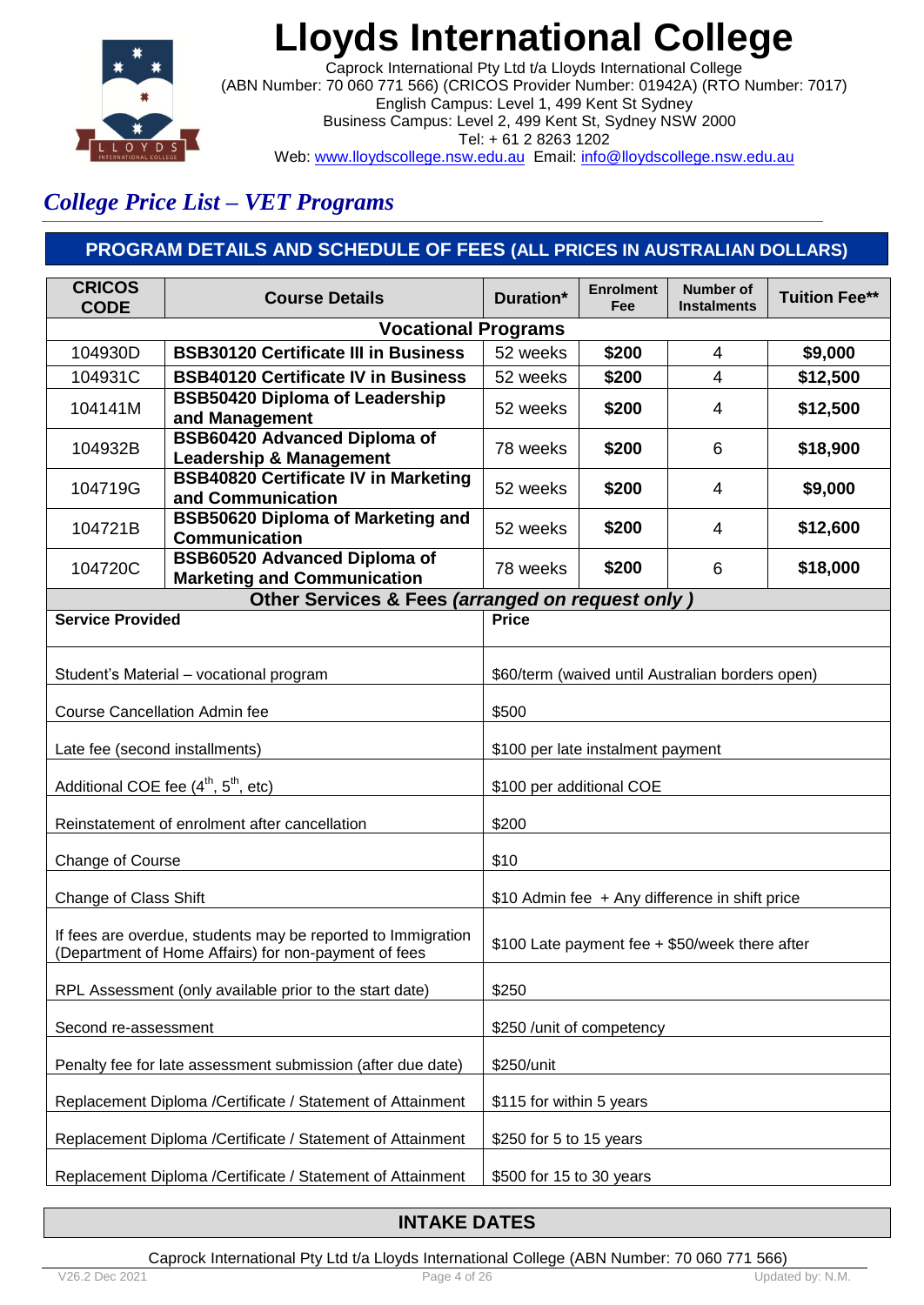

Caprock International Pty Ltd t/a Lloyds International College (ABN Number: 70 060 771 566) (CRICOS Provider Number: 01942A) (RTO Number: 7017) English Campus: Level 1, 499 Kent St Sydney

Business Campus: Level 2, 499 Kent St, Sydney NSW 2000

Tel: + 61 2 8263 1202

Web: www.lloydscollege.nsw.edu.au Email: info@lloydscollege.nsw.edu.au

| Business Intake Dates   2022                                              |      | 7/01, 11/02, 18/03, 8/04, 13/05, 17/06, 8/07, 12/08, 16/09, 7/10, 11/11 |                                                      |  |  |
|---------------------------------------------------------------------------|------|-------------------------------------------------------------------------|------------------------------------------------------|--|--|
|                                                                           | 2023 | 6/01, 10/02, 17/03, 6/04, 12/05, 16/06, 7/07, 11/08, 15/09, 6/10, 10/11 |                                                      |  |  |
|                                                                           | 2024 | 5/01, 9/02, 15/03, 5/04, 10/05, 14/06, 5/07, 9/08, 13/09, 4/10, 8/11    |                                                      |  |  |
| TIMETABLE – VET Courses (Cert III, Cert IV, Diploma and Advanced Diploma) |      |                                                                         |                                                      |  |  |
|                                                                           |      |                                                                         |                                                      |  |  |
| <b>Morning Classes Option A</b>                                           |      | <b>Morning Classes Option B</b>                                         | <b>Evening Classes Option C</b>                      |  |  |
| Monday - Tuesday: 8.30am - 5pm<br>(temporary online)                      |      | Wednesday - Thursday: 8:30am - 5pm<br>(temporary online)                | Monday - Wednesday: 5pm - 10pm<br>(temporary online) |  |  |

### \* DURATION INCLUDES TERM BREAKS

**Note**: The prices are subject to change without prior notice. To obtain the most up to date information on the courses available and associated costs please call the college or your marketing representative. On your first day at the college or thereafter (VET students only) you need to buy your text book by unit from the college.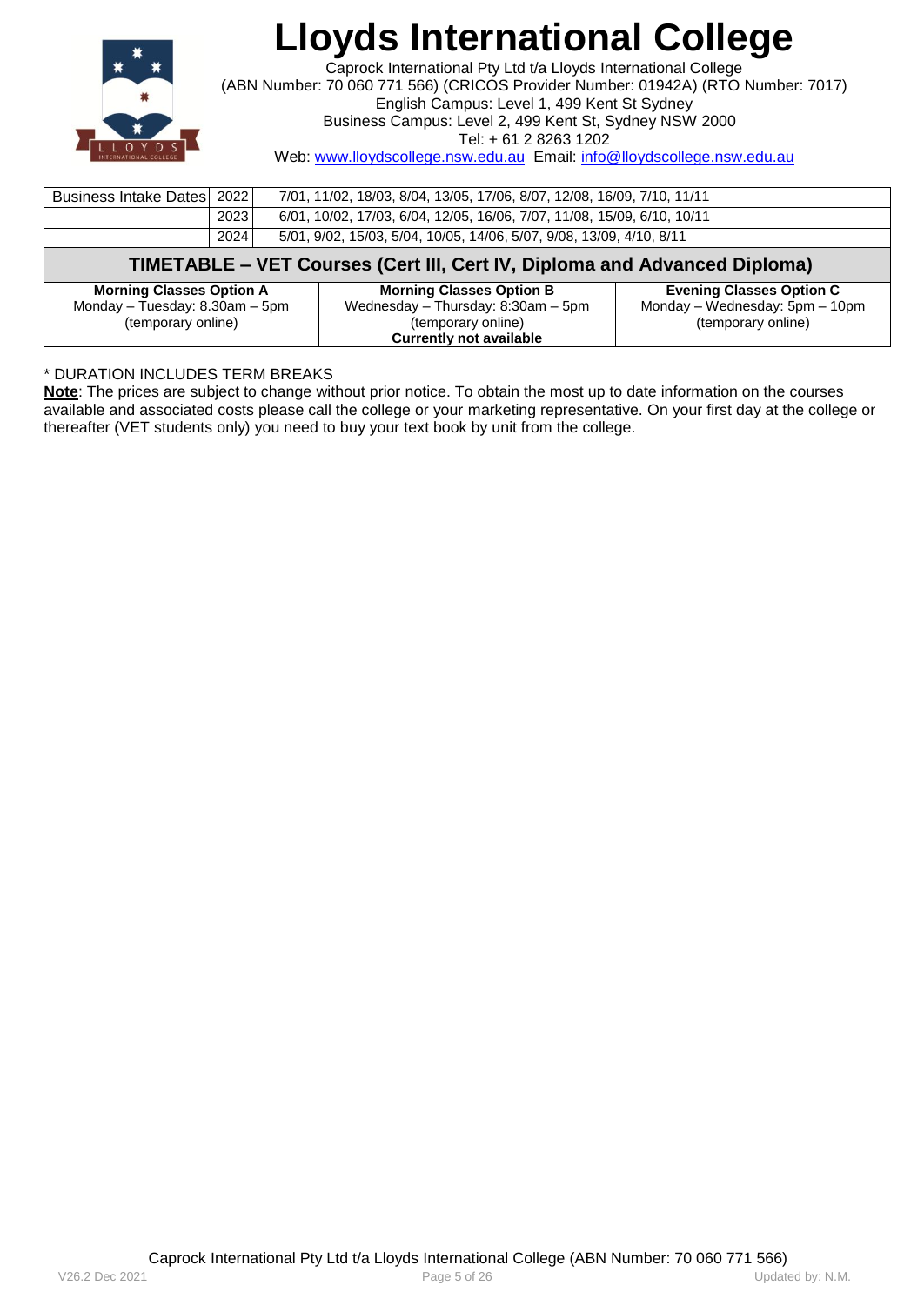

Caprock International Pty Ltd t/a Lloyds International College (ABN Number: 70 060 771 566) (CRICOS Provider Number: 01942A) (RTO Number: 7017) English Campus: Level 1, 499 Kent St Sydney Business Campus: Level 2, 499 Kent St, Sydney NSW 2000 Tel: + 61 2 8263 1202 Web: www.lloydscollege.nsw.edu.au Email: info@lloydscollege.nsw.edu.au

### **Vocational Training Program- Business/Leadership and Management**

**CRICOS Course Code:** 104930D

**Course Delivery Location:** Level 2, 499 Kent St, Sydney NSW 2000

**Orientation:** Please see the Price list for Orientation dates.

**Duration:** 52 weeks full time (includes 16 weeks holidays)

– Due to Covid-19 outbreak, all courses are online delivery until further notice.

**Purpose:** This qualification reflects the role of individuals in a variety of Business Services job roles. It is likely that these individuals are establishing their own work performance.

Individuals in these roles carry out a range of routine procedural, clerical, administrative or operational tasks that require technology and business skills. They apply a broad range of competencies using some discretion, judgment and relevant theoretical knowledge. They may provide technical advice and support to a team.

**Job Opportunities:** Medical Receptionist, Records Clerk, Administrative Assistant, Customer Service Representative, Medical Secretary

**Entry Requirements:** Year 12 or equivalent AND over 18 years old at the time of enrolment

**International students:** Minimum IELTS 5.0 or equivalent or an English proficiency of intermediate level or above from any ASQA or NEAS accredited ELICOS provider.

**Completion:** Upon successful completion of this course you will receive a nationally recognised Certificate III in Business (BSB30120). Students who do not complete all units may be eligible for a Statement of Attainment in partial completion of a Certificate III in Business (BSB30120)

**Units:** To gain Certificate III in Business (BSB30120) you must successfully complete all the following:

| <b>Unit Codes</b> | Unit Name                                            | <b>Type</b> | <b>Delivery Method</b>  |
|-------------------|------------------------------------------------------|-------------|-------------------------|
| BSBCRT311         | Apply critical thinking skills in a team environment | Core        | <b>Temporary Online</b> |
| BSBPEF201         | Support personal wellbeing in the workplace          | Core        | <b>Temporary Online</b> |
| BSBSUS211         | Participate in sustainable work practices            | Core        | Online                  |
| BSBTWK301         | Use inclusive work practices                         | Core        | <b>Temporary Online</b> |
| BSBWHS311         | Assist with maintaining workplace safety             | Core        | <b>Temporary Online</b> |
| BSBXCM301         | Engage in workplace communication                    | Core        | <b>Temporary Online</b> |
| BSBTEC302         | Design & produce spreadsheets                        | elective    | Online                  |
| BSBWRT311         | Write simple documents                               | elective    | Online                  |
| BSBPEF301         | Organise personal work priorities                    | elective    | <b>Temporary Online</b> |
| BSBOPS305         | Process customer complaints                          | Elective    | <b>Temporary Online</b> |
| BSBPEF401         | Manage personal health and wellbeing                 | elective    | <b>Temporary Online</b> |
| BSBPEF402         | Develop personal work priorities                     | elective    | Online                  |

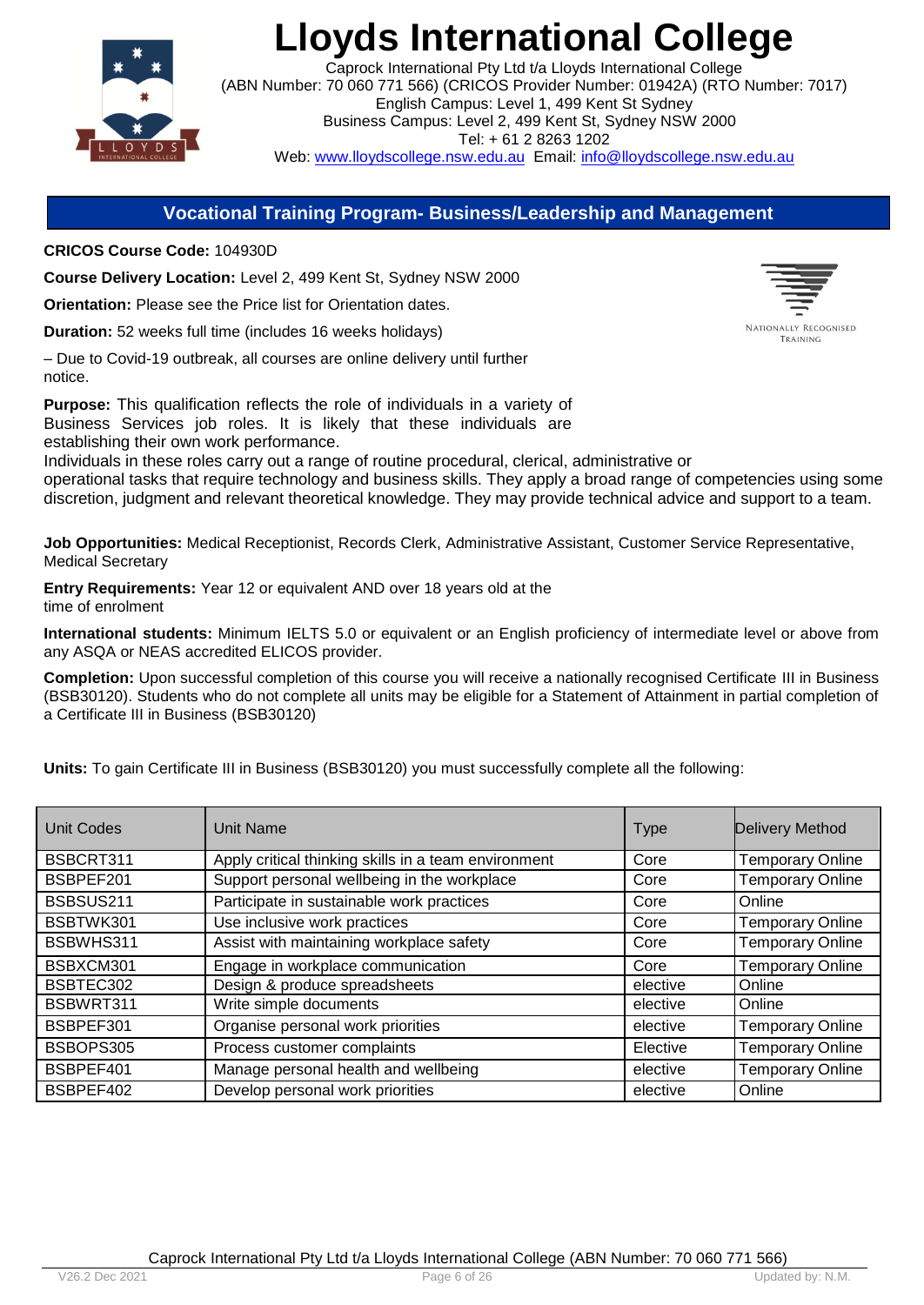

Caprock International Pty Ltd t/a Lloyds International College (ABN Number: 70 060 771 566) (CRICOS Provider Number: 01942A) (RTO Number: 7017) English Campus: Level 1, 499 Kent St Sydney Business Campus: Level 2, 499 Kent St, Sydney NSW 2000 Tel: + 61 2 8263 1202 Web: www.lloydscollege.nsw.edu.au Email: info@lloydscollege.nsw.edu.au

## *BSB30120 Certificate III in Business*

**Delivery Methods**: The delivery of the course is temporary online based due to covid-19 outbreak until further notice.

Learners may be required to complete assessment activities in their personal time and bring it to their next class for discussion, oral presentation etc. These assessment activities may include:

- Knowledge quizzes
- Research exercises where learners learn and are assessed through project-based exercises

**Assessments Methods:** Include demonstration, questioning/tests, written assessment, projects and other appropriate assessment methods depending on the study unit.

**Tuition Fee per course**: Please refer to current Price List.

**Pathways:** On completing this qualification students can choose various pathways. Graduates may undertake further study by taking the Certificate IV in Business BSB40120 or Diploma of Leadership and Management BSB50420 or they might try and look for a job in these areas - Customer Service Advisor, Data Entry Operator, General Clerk, Payroll Officer, Typist, Word Processing Operator, Administration Assistant, Clerical Worker, Information Desk Clerk, Office Junior, and Receptionist.

**Course Credit Transfer:** Australian Qualifications and Statements of Attainment that have been issued by any other Registered Training Organisation (RTO) will be recognised by the College and students will not be required to complete these units again. To apply for Credit Transfer students must be able to present their original Qualification or Statement of Attainment or certified copies, with national codes and titles that match the current course in which a student is enrolled. All documents provided must be verified by the provider that issued them for authenticity.

Students may also apply for Credit Transfer for other units undertaken elsewhere and have these units count towards the qualification, where these units are applicable.

All qualifications, we are required to check that competence is current, by verifying for authenticity by the issuing provider.

**Recognition of Prior Learning (RPL)** is an assessment process that enables an applicant to gain recognition of skills and knowledge regardless of how they were achieved. This may include formal or informal learning, work experience or general life experience. In order to grant RPL the College assessor must be confident that the applicant is currently competent against the units of competence in the qualification. The evidence to demonstrate this may include certificate, references from past employers, testimonials from clients and work samples. Where RPL is granted you do not have to participate in further training and assessment for skills and knowledge that you already possess. There is a fee for RPL assessment. Further information regarding RPL is available on request.

**Overseas experience and qualifications:** All applicants seeking to establish the relationship between their overseas qualifications and an Australian education qualification in the Australian Qualifications Framework will be directed to National Office of Overseas Skills Recognition (AEI-NOOSR). AEI-NOOSR is the Australian National Information Centre, part of an international network providing authoritative information and advice on recognition of qualifications. Once the application has been assessed by AEI-NOOSR the college will then be able to accept and process the internal RPL application.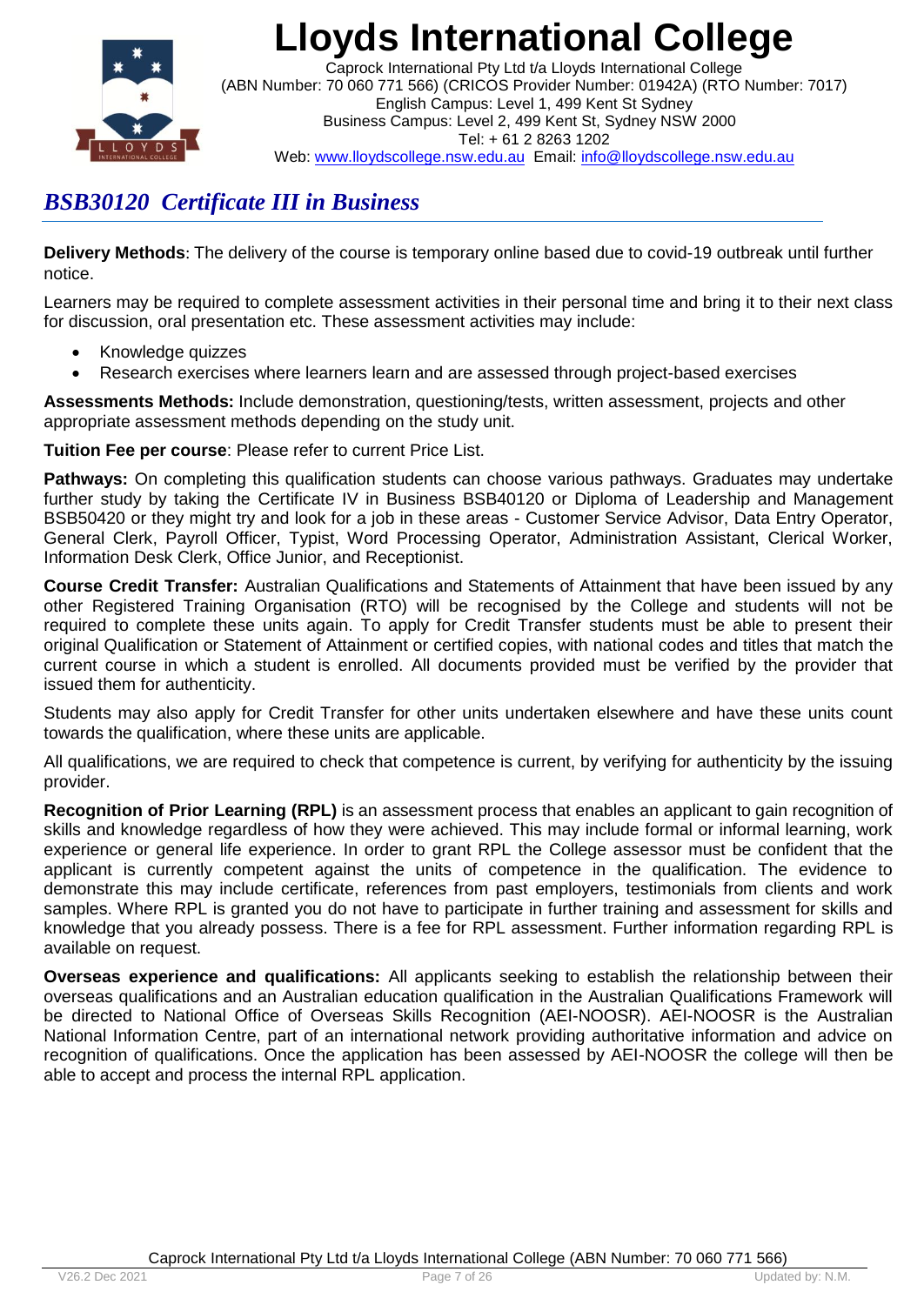

Caprock International Pty Ltd t/a Lloyds International College (ABN Number: 70 060 771 566) (CRICOS Provider Number: 01942A) (RTO Number: 7017) English Campus: Level 1, 499 Kent St Sydney Business Campus: Level 2, 499 Kent St, Sydney NSW 2000 Tel: + 61 2 8263 1202 Web: www.lloydscollege.nsw.edu.au Email: info@lloydscollege.nsw.edu.au

## *BSB40120 Certificate IV in Business*

**CRICOS Course Code:** 104931C

**Course Delivery Location:** Level 2, 499 Kent St, Sydney NSW 2000

**Orientation:** Please see the Price list for Orientation dates.

**Duration:** 52 weeks full time (includes 16 weeks holidays)

– Due to Covid-19 outbreak, all courses are online delivery until further notice.

**Purpose:** This qualification reflects the role of individuals in a variety of Business Services job roles. These individuals may have supervisory performance accountabilities.

Individuals in these roles carry out a mix of specialist and moderately complex administrative or operational tasks that require self-development skills. They use well-developed skills and

a broad knowledge base to apply solutions to a defined range of unpredictable problems and analyse information from a variety of sources. They may provide leadership and guidance to others with some limited responsibility for the output of others.

**Job Opportunities:** Personal Assistant, Office Administrator, Sustainability Manager, Sales Assistant, Trade Coordinator, Exporter, Importer **Entry Requirements:**

Preferred pathways for candidates considering this qualification include:

- After achieving the BSB30120 Certificate III in Business or other relevant qualification/s OR
- With vocational experience ,but without holding a formal supervisory or management qualification AND
- Year 12 or equivalent AND over 18 years old at the time of enrolment

**International students:** Minimum IELTS 5.0 or equivalent or an English proficiency of intermediate level or above from any ASQA or NEAS accredited ELICOS provider.

**Completion:** Upon successful completion of this course you will receive a nationally recognised Certificate IV in Business (BSB40120). Students who do not complete all units may be eligible for a Statement of Attainment in partial completion of a Certificate IV in Business (BSB40120)

**Units:** To gain Certificate IV in Business (BSB40120) you must successfully complete all the following

| Unit Codes | <b>Unit Name</b>                                              | <b>Type</b> | <b>Delivery Method</b>  |
|------------|---------------------------------------------------------------|-------------|-------------------------|
| BSBCRT411  | Apply critical thinking to work practices                     | Core        | <b>Temporary Online</b> |
| BSBTEC404  | Use digital technologies to collaborate in a work environment | Core        | Online                  |
| BSBTWK401  | Build and maintain business relationships                     | Core        | <b>Temporary Online</b> |
| BSBWHS411  | Implement and monitor WHS policies, procedures and            | Core        | <b>Temporary Online</b> |
| BSBWRT411  | Write complex documents                                       | Core        | Online                  |
| BSBXCM401  | Apply communication strategies in the workplace               | Core        | <b>Temporary Online</b> |
| BSBPEF401  | Manage personal health and wellbeing                          | elective    | <b>Temporary Online</b> |
| BSBPEF402  | Develop personal work priorities                              | elective    | Online                  |
| BSBCMM411  | Make presentations                                            | elective    | <b>Temporary Online</b> |
| BSBPEF501  | Manage personal and professional development                  | elective    | Online                  |



TRAINING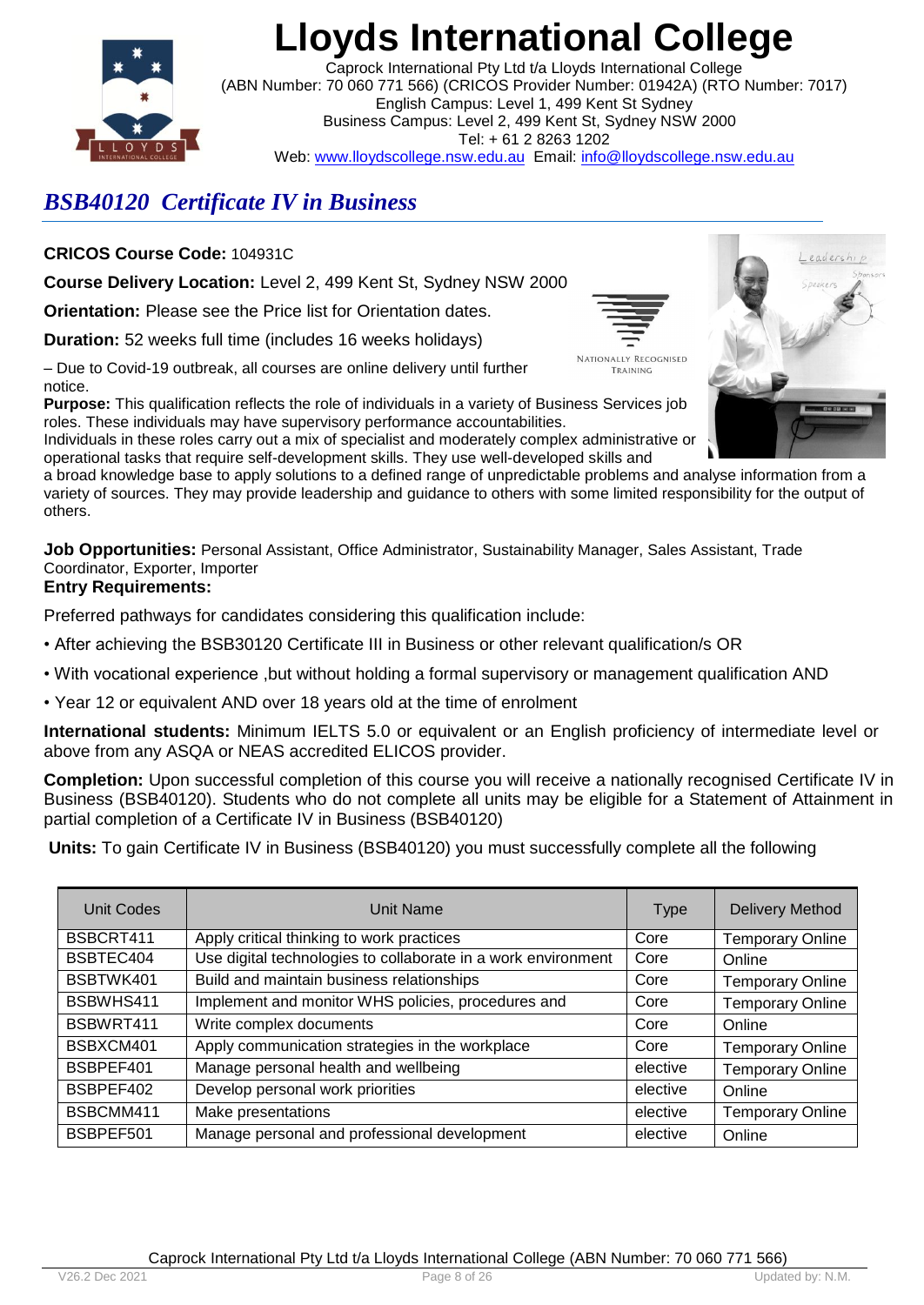

Caprock International Pty Ltd t/a Lloyds International College (ABN Number: 70 060 771 566) (CRICOS Provider Number: 01942A) (RTO Number: 7017) English Campus: Level 1, 499 Kent St Sydney Business Campus: Level 2, 499 Kent St, Sydney NSW 2000 Tel: + 61 2 8263 1202 Web: www.lloydscollege.nsw.edu.au Email: info@lloydscollege.nsw.edu.au

## *BSB40120 Certificate IV in Business*

### **Delivery Methods**:

The delivery of the course is temporary online based due to covid-19 outbreak until further notice. Training includes:

- Establishing a training environment using a range of equipment to simulate a business environment. Within the assessment of the units, learners are required to participate in simulated activities that closely reflect workplace processes and unexpected or contingency related activities
- Practice exercises that reinforce the required interpersonal skills for individual and group work.
- Simulated training activities in the classroom involving individuals, pairs and small group activities.
- Learner activity workbooks to support training independent reading and research projects.

Learners may be required to complete assessment activities in their personal time and bring it to their next class for discussion, oral presentation etc. These assessment activities include:

- Knowledge quizzes
- Research exercises where learners learn and are assessed through project-based exercises

**Assessments Methods:** Include demonstration, written assessment, project, presentation and other appropriate assessment methods depending on the study unit.

**Tuition Fee per course**: Please refer to current Price List.

**Course Credit Transfer:** Australian Qualifications and Statements of Attainment that have been issued by any other Registered Training Organisation (RTO) will be recognised by the College and students will not be required to complete these units again. To apply for Credit Transfer students must be able to present their original Qualification or Statement of Attainment or certified copies, with national codes and titles that match the current course in which a student is enrolled. All documents provided must be verified by the provider that issued them for authenticity.

Students may also apply for Credit Transfer for other units undertaken elsewhere and have these units count towards the qualification, where these units are applicable.

All qualifications, we are required to check that competence is current, by verifying for authenticity by the issuing provider.

**Pathways:** On completing this qualification students can choose various pathways. Graduates may undertake further study by taking the Diploma of Leadership and Management BSB50420 or they might try and look for a job in these areas – Administrator, Project Officer.

**Recognition of Prior Learning (RPL)** is an assessment process that enables an applicant to gain recognition of skills and knowledge regardless of how they were achieved. This may include formal or informal learning, work experience or general life experience. In order to grant RPL the College assessor must be confident that the applicant is currently competent against the units of competence in the qualification. The evidence to demonstrate this may include certificate, references from past employers, testimonials from clients and work samples. Where RPL is granted you do not have to participate in further training and assessment for skills and knowledge that you already possess. There is a fee for RPL assessment. Further information regarding RPL is available on request.

**Overseas experience and qualifications:** All applicants seeking to establish the relationship between their overseas qualifications and an Australian education qualification in the Australian Qualifications Framework will be directed to National Office of Overseas Skills Recognition (AEI-NOOSR). AEI-NOOSR is the Australian National Information Centre, part of an international network providing authoritative information and advice on recognition of qualifications. Once the application has been assessed by AEI-NOOSR the college will then be able to accept and process the internal RPL application.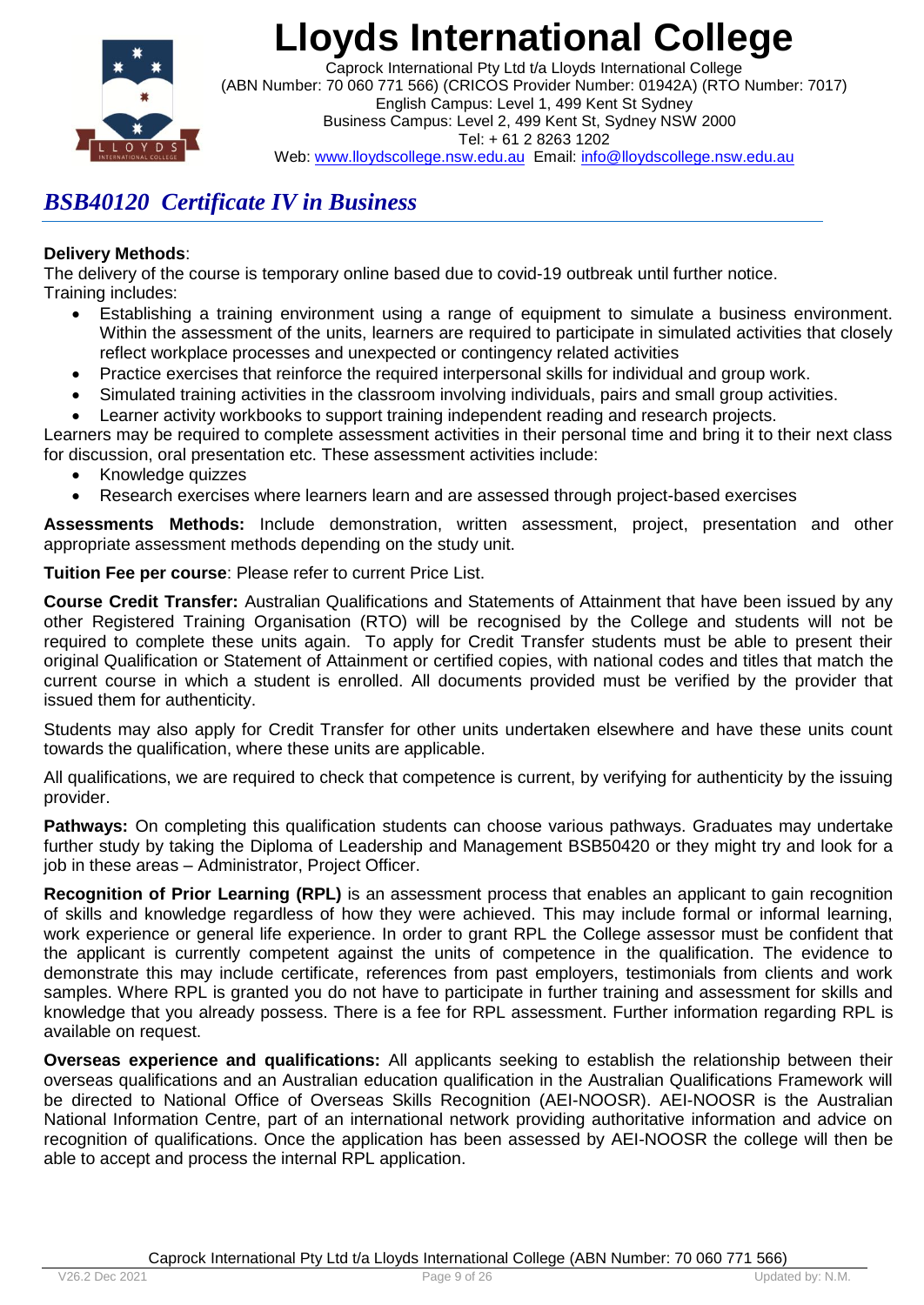

Caprock International Pty Ltd t/a Lloyds International College (ABN Number: 70 060 771 566) (CRICOS Provider Number: 01942A) (RTO Number: 7017) English Campus: Level 1, 499 Kent St Sydney Business Campus: Level 2, 499 Kent St, Sydney NSW 2000 Tel: + 61 2 8263 1202 Web: www.lloydscollege.nsw.edu.au Email: info@lloydscollege.nsw.edu.au

# *BSB50420 Diploma of Leadership and Management*

### **CRICOS Course Code:104141M**

**Course Delivery Location:** Level 2, 499 Kent St, Sydney NSW 2000

**Orientation:** Please see the Price list for Orientation dates.

**Duration:** 52 weeks full time (includes 16 weeks holiday) – Due to Covid-19 outbreak, all courses are online delivery until further notice

NATIONALLY RECOGNISED TRAINING

**Purpose:** This qualification provides skills and knowledge required to perform effectively as a manager, team leader or supervisor managing a workplace. It will develop skill base and knowledge and awareness of management practice. Workers at this level operate at an advanced skill level and may also have responsibility for the supervision of other staff and volunteers.

Graduates of the Diploma of Leadership and Management will develop an understanding of the dynamics and principles underlying effective functioning of work groups, as well as the necessary skills to competently function within small and/or large organisations.

**Job Opportunities:** Corporate manager managing a workplace.

**Entry Requirements:** Preferred pathways for candidates considering this qualification include:

- After achieving the BSB40120 Certificate IV in Business or other relevant qualification/s OR
- With vocational experience, but without holding a formal supervisory or management qualification AND
- Year 12 or equivalent AND over 18 years old at the time of enrolment

**International students:** Minimum IELTS 5.5 or equivalent or an English proficiency of Upper-Intermediate level or above from any ASQA or NEAS accredited ELICOS provider.

**Completion:** Upon successful completion of this course you will receive a nationally recognised Diploma of Leadership and Management (BSB50420). Students who do not complete all units may be eligible for a Statement of Attainment in partial completion of a Diploma of Leadership and Management (BSB50420).

**Units:** To gain Diploma of Leadership and Management (BSB50420) you must successfully complete all the following

| <b>Unit Codes</b> | <b>Unit Name</b>                                  | <b>Type</b> | <b>Delivery Method</b>  |
|-------------------|---------------------------------------------------|-------------|-------------------------|
| BSBCMM511         | Communicate with influence                        | Core        | <b>Temporary Online</b> |
| BSBCRT511         | Develop critical thinking in others               | Core        | <b>Temporary Online</b> |
| BSBLDR523         | Lead and manage effective workplace relationships | Core        | <b>Temporary Online</b> |
| BSBOPS502         | Manage business operational plans                 | Core        | <b>Temporary Online</b> |
| BSBPEF502         | Develop and use emotional intelligence            | Core        | <b>Temporary Online</b> |
| BSBTWK502         | Manage team effectiveness                         | Core        | <b>Temporary Online</b> |
| BSBPEF501         | Manage personal and professional development      | elective    | Online                  |
| BSBXCM501         | Lead communication in the workplace               | elective    | Online                  |
| BSBTWK503         | Manage meetings                                   | elective    | Online                  |
| BSBLDR522         | Manage people performance                         | elective    | <b>Temporary Online</b> |
| BSBOPS601         | Develop and implement business plans              | elective    | <b>Temporary Online</b> |
| BSBLDR601         | Lead and manage organisational change             | elective    | Online                  |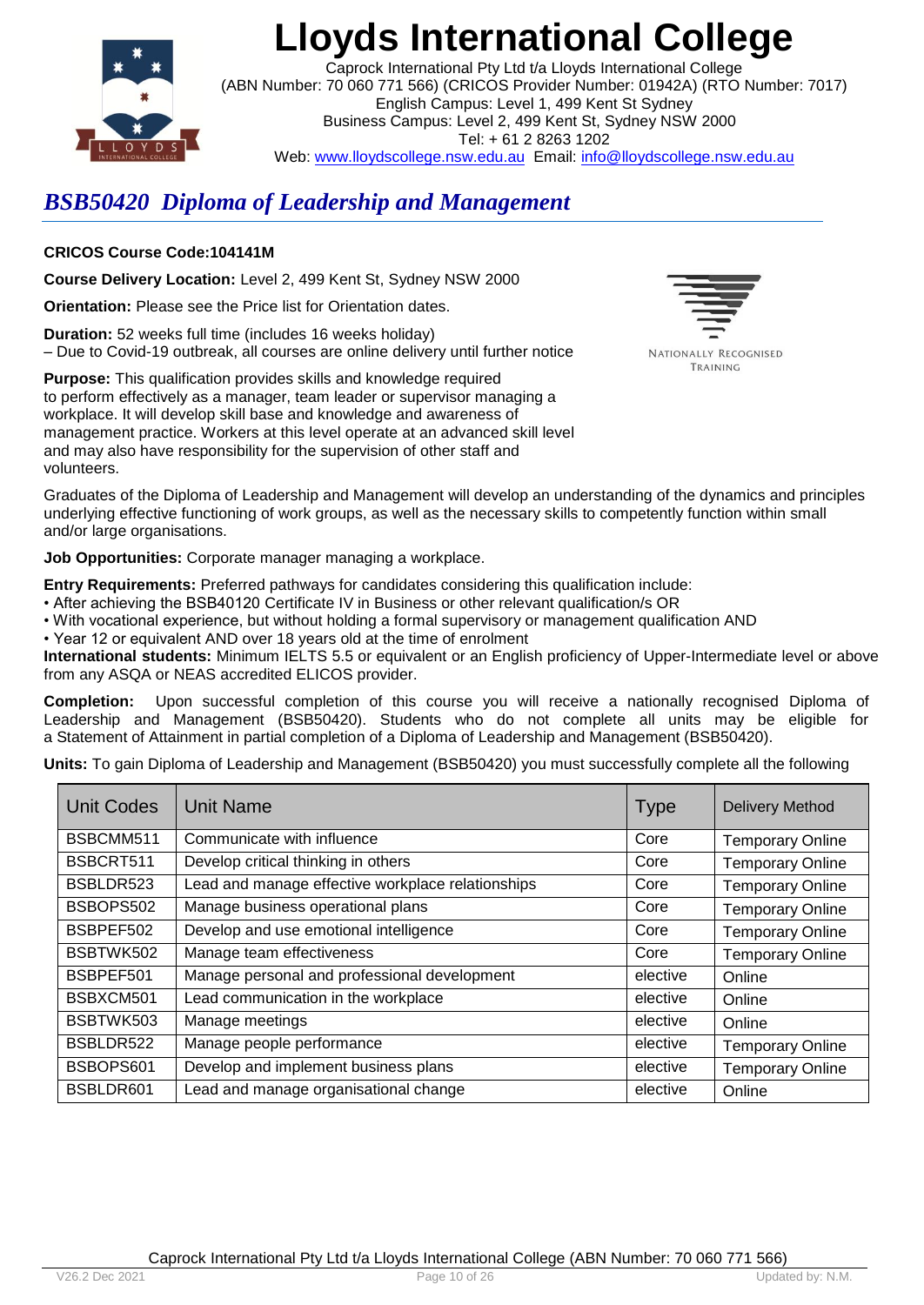

Caprock International Pty Ltd t/a Lloyds International College (ABN Number: 70 060 771 566) (CRICOS Provider Number: 01942A) (RTO Number: 7017) English Campus: Level 1, 499 Kent St Sydney Business Campus: Level 2, 499 Kent St, Sydney NSW 2000 Tel: + 61 2 8263 1202 Web: www.lloydscollege.nsw.edu.au Email: info@lloydscollege.nsw.edu.au

## *BSB50420 Diploma of Leadership and Management*

### **Delivery Methods**:

The delivery of the course is temporary online based due to covid-19 outbreak until further notice. Training includes:

- Establishing a training environment using a range of equipment to simulate a business environment. Within the assessment of the modules, learners are required to participate in simulated activities that closely reflect workplace processes and unexpected or contingency related activities
- Practice exercises that reinforce the required interpersonal skills for individual and group work.
- Simulated training activities in the classroom involving individuals, pairs and small group activities.
- Learner activity workbooks to support training independent reading and research projects.

Learners may be required to complete assessment activities in their personal time and bring it to their next class for discussion, oral presentation etc. These assessment activities include:

- Knowledge quizzes
- Research exercises where learners learn and are assessed through project-based exercises

**Assessments Methods:** Include questioning/tests, written reports, projects Examination and other appropriate assessment methods depending on the study unit.

### **Tuition Fee per course**: Please refer to current Price List.

**Course Credit Transfer:** Australian Qualifications and Statements of Attainment that have been issued by any other Registered Training Organisation (RTO) will be recognised by the College and students will not be required to complete these units again. To apply for Credit Transfer students must be able to present their original Qualification or Statement of Attainment or certified copies, with national codes and titles that match the current course in which a student is enrolled. All documents provided must be verified by the provider that issued them for authenticity.

Students may also apply for Credit Transfer for other units undertaken elsewhere and have these units count towards the qualification, where these units are applicable.

All qualifications, we are required to check that competence is current, by verifying for authenticity by the issuing provider.

**Pathways:** Graduates may undertake a range of the Advanced Diploma qualifications at other Australian institutions, continue their studied in Undergraduate Programs or they might try and look for a job in these areas - Corporate or middle manager managing a workplace, supervisor in both business and government sectors, team leader etc.

**Recognition of Prior Learning (RPL)** is an assessment process that enables an applicant to gain recognition of skills and knowledge regardless of how they were achieved. This may include formal or informal learning, work experience or general life experience. In order to grant RPL the College assessor must be confident that the applicant is currently competent against the units of competence in the qualification. The evidence to demonstrate this may include certificate, references from past employers, testimonials from clients and work samples. Where RPL is granted you do not have to participate in further training and assessment for skills and knowledge that you already possess. There is a fee for RPL assessment. Further information regarding RPL is available on request.

**Overseas experience and qualifications:**All applicants seeking to establish the relationship between their overseas qualifications and an Australian education qualification in the Australian Qualifications Framework will be directed to National Office of Overseas Skills Recognition (AEI-NOOSR). AEI-NOOSR is the Australian National Information Centre, part of an international network providing authoritative information and advice on recognition of qualifications. Once the application has been assessed by AEI-NOOSR the college will then be able to accept and process the internal RPL application.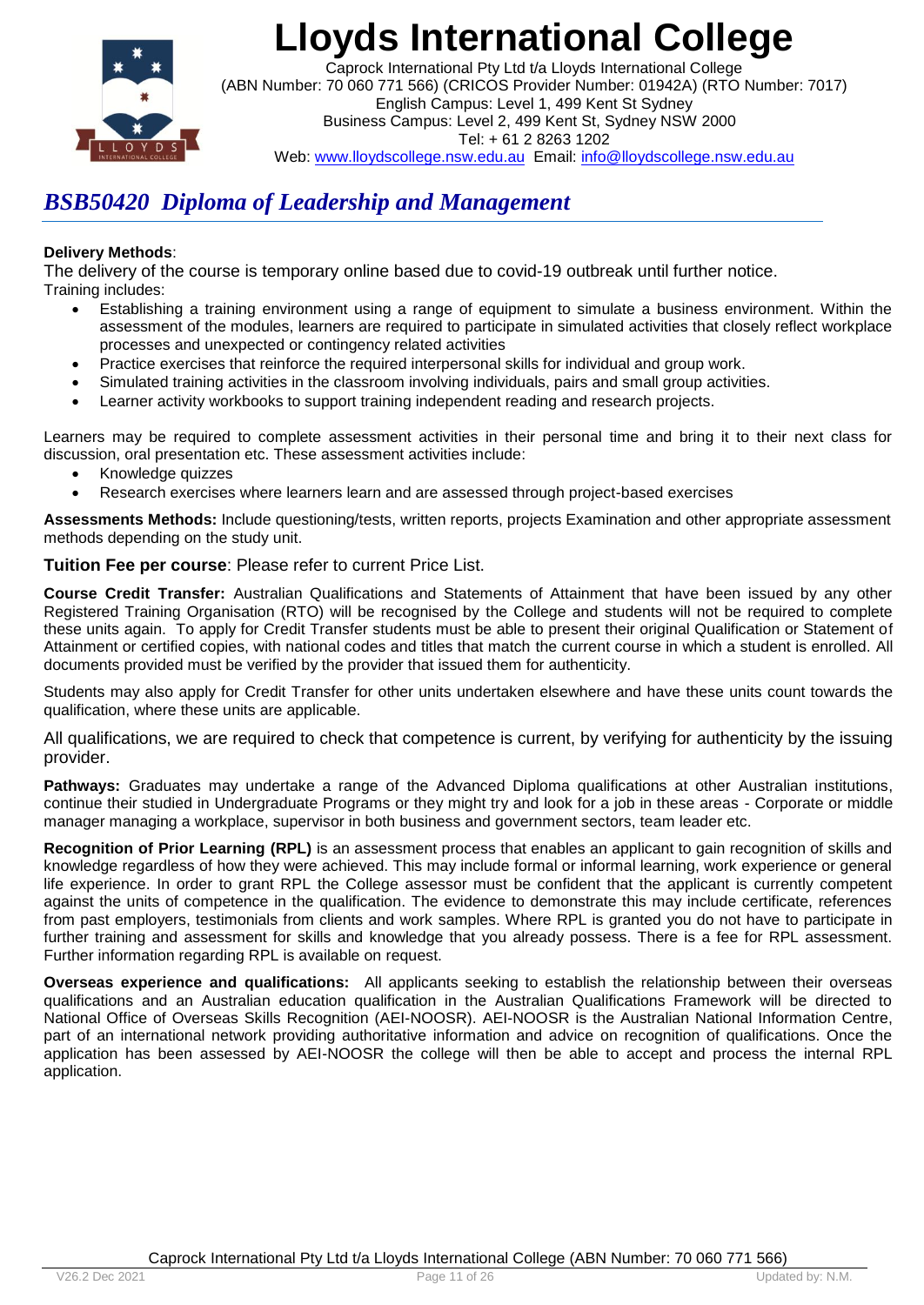

Caprock International Pty Ltd t/a Lloyds International College (ABN Number: 70 060 771 566) (CRICOS Provider Number: 01942A) (RTO Number: 7017) English Campus: Level 1, 499 Kent St Sydney Business Campus: Level 2, 499 Kent St, Sydney NSW 2000 Tel: + 61 2 8263 1202 Web: www.lloydscollege.nsw.edu.au Email: info@lloydscollege.nsw.edu.au

## *BSB60420 Advanced Diploma of Leadership and Management*

**CRICOS Course Code:** 104932B

**Course Delivery Location:** Level 2, 499 Kent St, Sydney NSW 2000

**Orientation:** Please see the Price list for Orientation dates & prices.

**Duration:** 78 weeks full time (includes 24 weeks holiday) – 20 hours/week

– Due to Covid-19 outbreak, all courses are online delivery until further notice.



NATIONALLY RECOGNISED TRAINING

**Purpose:** This qualification reflects the role of individuals who apply specialised knowledge and skills, together with experience in leadership and management, across a range of enterprise and industry contexts.

Individuals at this level use initiative and judgement to plan and implement a range of leadership and management functions, with accountability for personal and team outcomes within broad parameters.

They use cognitive and communication skills to identify, analyse and synthesise information from a variety of sources and transfer their knowledge to others, and creative or conceptual skills to express ideas and perspectives or respond to complex problems.

**Job Opportunities:** Managing Director, Manager, Department Manager, Chief Executive Officer, Business Analyst, Business Development Director

**Entry Requirements:** Entry to this qualification is limited to those who:

Have completed a Diploma or Advanced Diploma from the BSB Training Package (current or superseded equivalent versions).

Or

Have two years equivalent full-time relevant workplace experience in an operational or leadership role in an enterprise.

• Year 12 or equivalent AND over 18 years old at the time of enrolment

**International students:** Minimum IELTS 5.5 or equivalent or an English proficiency of Upper-Intermediate level or above from any ASQA or NEAS accredited ELICOS provider.

**Completion:** Upon successful completion of this course you will receive a nationally recognised Advanced Diploma of Leadership and Management (BSB60420). Students who do not complete all units may be eligible for a Statement of Attainment in partial completion of an Advanced Diploma of Leadership and Management (BSB60420). Units: To gain Advanced Diploma of Leadership and Management (BSB60420) you must successfully complete all the following

**Units:** To gain Advanced Diploma of Leadership and Management (BSB60420) you must successfully complete all the following

| <b>Unit Codes</b> | <b>Unit Name</b>                                    | <b>Type</b> | <b>Delivery Method</b>  |
|-------------------|-----------------------------------------------------|-------------|-------------------------|
| BSBCRT611         | Apply critical thinking for complex problem solving | Core        | <b>Temporary Online</b> |
| BSBLDR601         | Lead and manage organisational change               | Core        | Online                  |
| BSBLDR602         | Provide leadership across the organisation          | Core        | <b>Temporary Online</b> |
| BSBOPS601         | Develop and implement business plans                | Core        | <b>Temporary Online</b> |
| BSBSTR601         | Manage innovation and continuous improvement        | Core        | <b>Temporary Online</b> |
| BSBCMM511         | Communicate with influence                          | elective    | <b>Temporary Online</b> |
| BSBCRT511         | Develop critical thinking in others                 | elective    | <b>Temporary Online</b> |
| BSBPEF501         | Manage personal and professional development        | elective    | Online                  |
| BSBSTR602         | Develop Organisational strategies                   | elective    | <b>Temporary Online</b> |
| BSBXCM501         | Lead communication in the workplace                 | elective    | <b>Temporary Online</b> |
| BSBCRT611         | Apply critical thinking for complex problem solving | Core        | <b>Temporary Online</b> |
| BSBLDR601         | Lead and manage organisational change               | Core        | <b>Temporary Online</b> |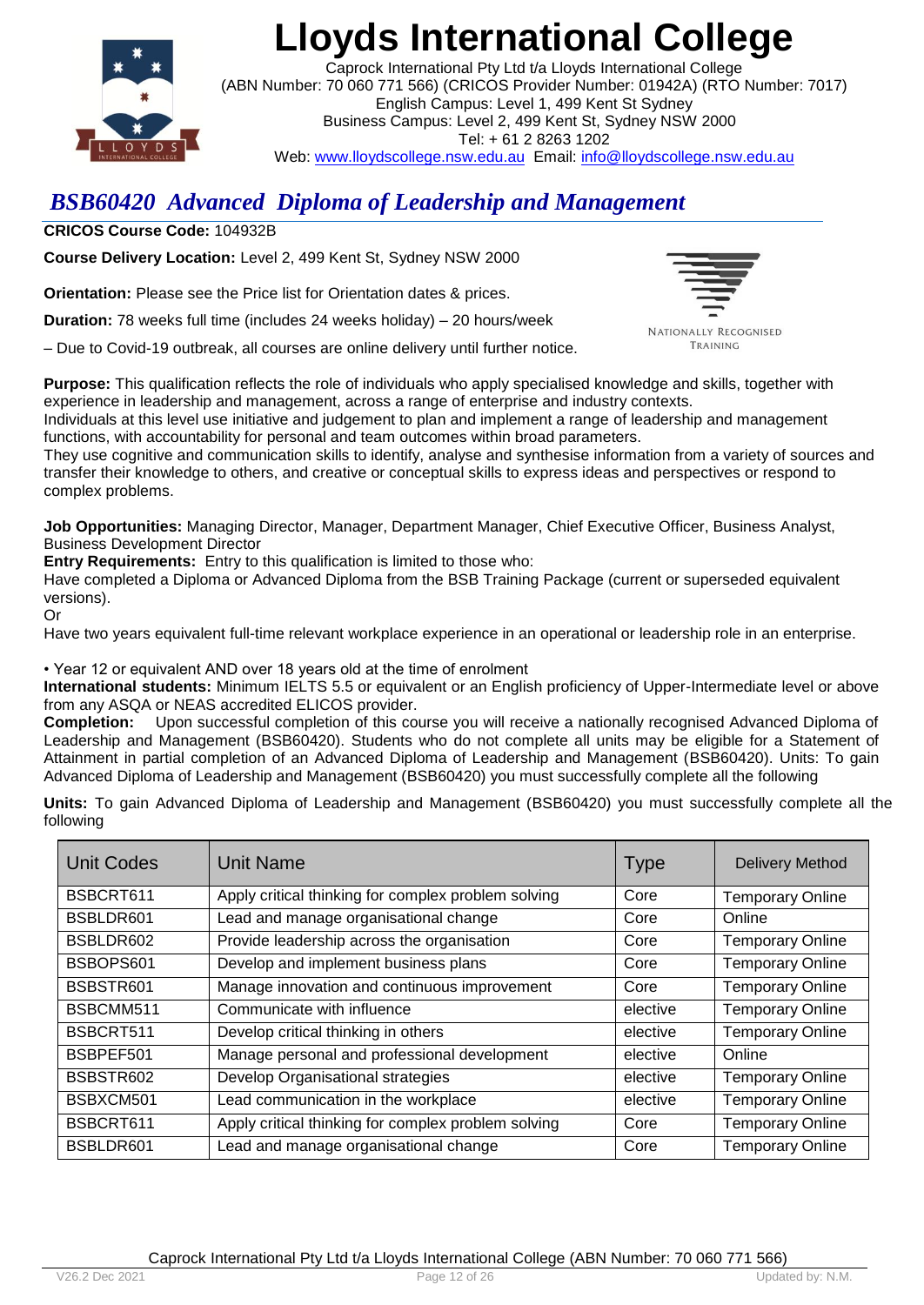

Caprock International Pty Ltd t/a Lloyds International College (ABN Number: 70 060 771 566) (CRICOS Provider Number: 01942A) (RTO Number: 7017) English Campus: Level 1, 499 Kent St Sydney Business Campus: Level 2, 499 Kent St, Sydney NSW 2000 Tel: + 61 2 8263 1202 Web: www.lloydscollege.nsw.edu.au Email: info@lloydscollege.nsw.edu.au

## *BSB60420 Advanced Diploma of Leadership and Management*

### **Delivery Methods**:

The delivery of the course is temporary online based due to covid-19 outbreak until further notice. Training includes:

- Establishing a training environment using a range of equipment to simulate a business environment. Within the assessment of the modules, learners are required to participate in simulated activities that closely reflect workplace processes and unexpected or contingency related activities
- Practice exercises that reinforce the required interpersonal skills for individual and group work.
- Simulated training activities in the classroom involving individuals, pairs and small group activities.
- Learner activity workbooks to support training independent reading and research projects.

Learners may be required to complete assessment activities in their personal time and bring it to their next class for discussion, oral presentation etc. These assessment activities include:

- Knowledge quizzes
- Research exercises where learners learn and are assessed through project-based exercises

**Assessments Methods:** Include questioning/tests, written reports, projects Examination and other appropriate assessment methods depending on the study unit.

### **Tuition Fee per course**: Please refer to current Price List.

**Course Credit Transfer:** Australian Qualifications and Statements of Attainment that have been issued by any other Registered Training Organisation (RTO) will be recognised by the College and students will not be required to complete these units again. To apply for Credit Transfer students must be able to present their original Qualification or Statement of Attainment or certified copies, with national codes and titles that match the current course in which a student is enrolled. All documents provided must be verified by the provider that issued them for authenticity.

Students may also apply for Credit Transfer for other units undertaken elsewhere and have these units count towards the qualification, where these units are applicable.

All qualifications, we are required to check that competence is current, by verifying for authenticity by the issuing provider.

**Pathways:** Graduates may undertake a range of the Advanced Diploma qualifications at other Australian institutions, continue their studied in Undergraduate Programs or they might try and look for a job in these areas - Corporate or middle manager managing a workplace, supervisor in both business and government sectors, team leader etc.

**Recognition of Prior Learning (RPL)** is an assessment process that enables an applicant to gain recognition of skills and knowledge regardless of how they were achieved. This may include formal or informal learning, work experience or general life experience. In order to grant RPL the College assessor must be confident that the applicant is currently competent against the units of competence in the qualification. The evidence to demonstrate this may include certificate, references from past employers, testimonials from clients and work samples. Where RPL is granted you do not have to participate in further training and assessment for skills and knowledge that you already possess. There is a fee for RPL assessment. Further information regarding RPL is available on request.

**Overseas experience and qualifications:** All applicants seeking to establish the relationship between their overseas qualifications and an Australian education qualification in the Australian Qualifications Framework will be directed to National Office of Overseas Skills Recognition (AEI-NOOSR). AEI-NOOSR is the Australian National Information Centre, part of an international network providing authoritative information and advice on recognition of qualifications. Once the application has been assessed by AEI-NOOSR the college will then be able to accept and process the internal RPL application.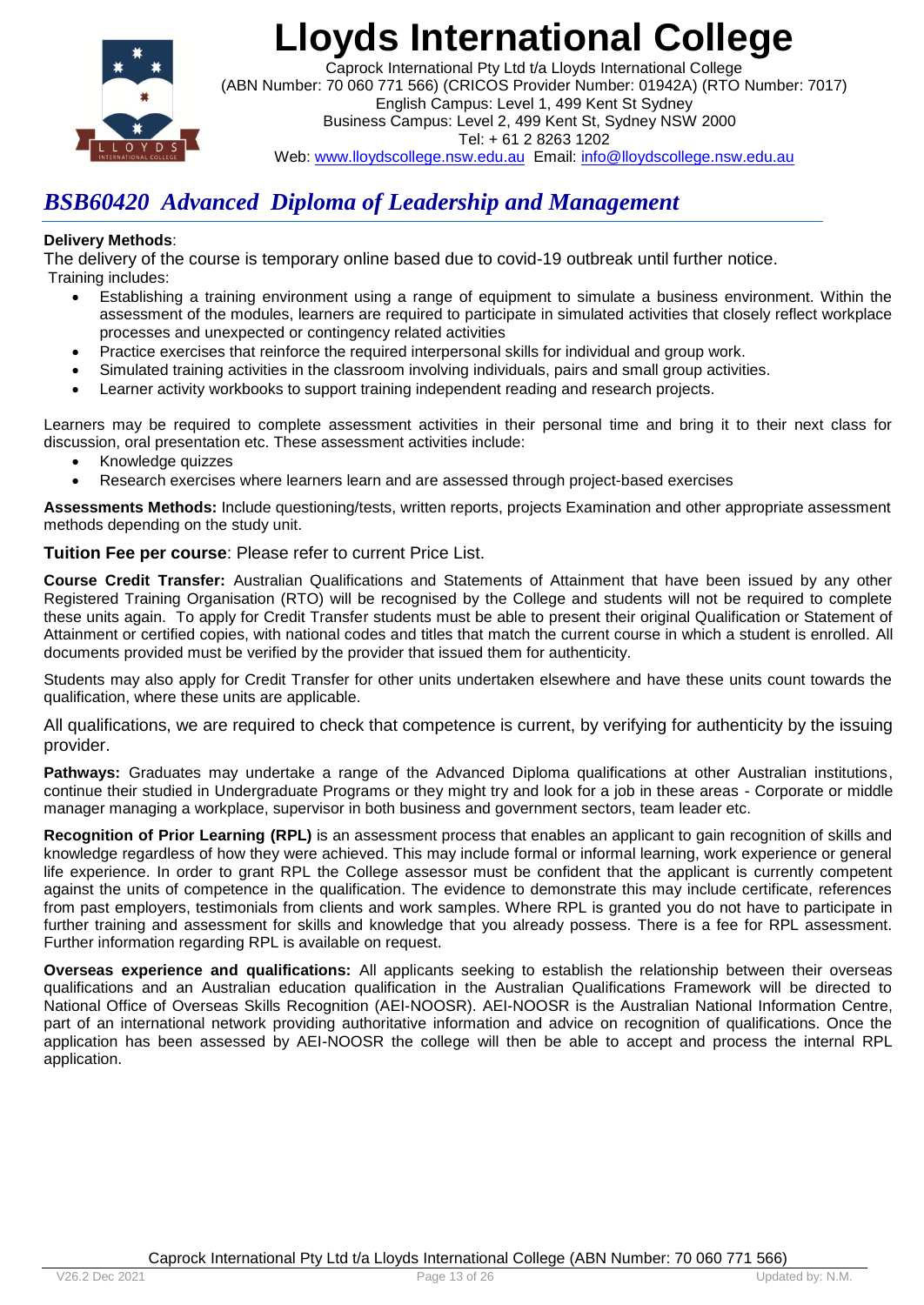

Caprock International Pty Ltd t/a Lloyds International College (ABN Number: 70 060 771 566) (CRICOS Provider Number: 01942A) (RTO Number: 7017) English Campus: Level 1, 499 Kent St Sydney Business Campus: Level 2, 499 Kent St, Sydney NSW 2000 Tel: + 61 2 8263 1202 Web: www.lloydscollege.nsw.edu.au Email: info@lloydscollege.nsw.edu.au

### **Vocational Training Program- Marketing and Communication**

### *BSB40820 - Certificate IV in Marketing and Communication*

### **CRICOS Course Code: 104719G**

**Course Delivery Location:** Level 2, 499 Kent St, Sydney NSW 2000

**Orientation:** Please see the Price list for Orientation dates.

**Duration:** 52 weeks full time (includes 16 weeks holidays)

– Due to Covid-19 outbreak, all courses are online delivery until further notice.

**Purpose:** This qualification reflects the role of individuals who use well developed marketing and communication skills and a broad knowledge base in a wide variety of contexts. This qualification applies to individuals in full-time marketing roles, as well as those who are responsible for an organisation's marketing in addition to other duties.

Individuals in these roles apply solutions to a defined range of unpredictable problems and analyse and evaluate information from a variety of sources.

Licensing/Regulatory Information

No licensing, legislative or certification requirements apply to this qualification at the time of publication.

**Job Opportunities:** Media Planner, Community Relations Team Leader (Local Government),Direct Marketing Officer,Public Relations Officer, Marketing Officer, Market Research Assistant, Analyst, Marketing Coordinator, Promotions Assistant Manager, Media Assistant

**Entry Requirements:** Year 12 or equivalent AND over 18 years old at the time of enrolment

**International students:** Minimum IELTS 5.0 or equivalent or an English proficiency of intermediate level or above from any ASQA or NEAS accredited ELICOS provider.

**Completion:** Upon successful completion of this course you will receive a nationally recognised Certificate IV in Marketing and Communication (BSB40820). Students who do not complete all units may be eligible for a Statement of Attainment in partial completion of a Certificate IV in Marketing and Communication (BSB40820).

**Units:** To gain Certificate IV in Marketing and Communication (BSB40820) you must successfully complete all the following:

| Unit Codes | <b>Unit Name</b>                                       | <b>Type</b> | Delivery Method         |
|------------|--------------------------------------------------------|-------------|-------------------------|
| BSBCMM411  | Make presentations                                     | core        | <b>Temporary Online</b> |
| BSBCRT412  | Articulate, present and debate ideas                   | core        | <b>Temporary Online</b> |
| BSBMKG433  | Undertake marketing activities                         | core        | <b>Temporary Online</b> |
| BSBMKG435  | Analyse consumer behaviour                             | core        | Online                  |
| BSBMKG439  | Develop and apply knowledge of communications industry | core        | <b>Temporary Online</b> |
| BSBWRT411  | Write complex documents                                | core        | Online                  |
| BSBMKG431  | <b>Assess marketing Opportunities</b>                  | elective    | Online                  |
| BSBCRT411  | Apply critical thinking to work practices              | elective    | <b>Temporary Online</b> |
| BSBPEF402  | Develop personal work priorities                       | elective    | Online                  |
| BSBXCM401  | Apply communication strategies in the workplace        | elective    | <b>Temporary Online</b> |
| BSBLDR411  | Demonstrate leadership in the workplace                | elective    | <b>Temporary Online</b> |
| BSBMKG434  | Promote products and services                          | elective    | <b>Temporary Online</b> |



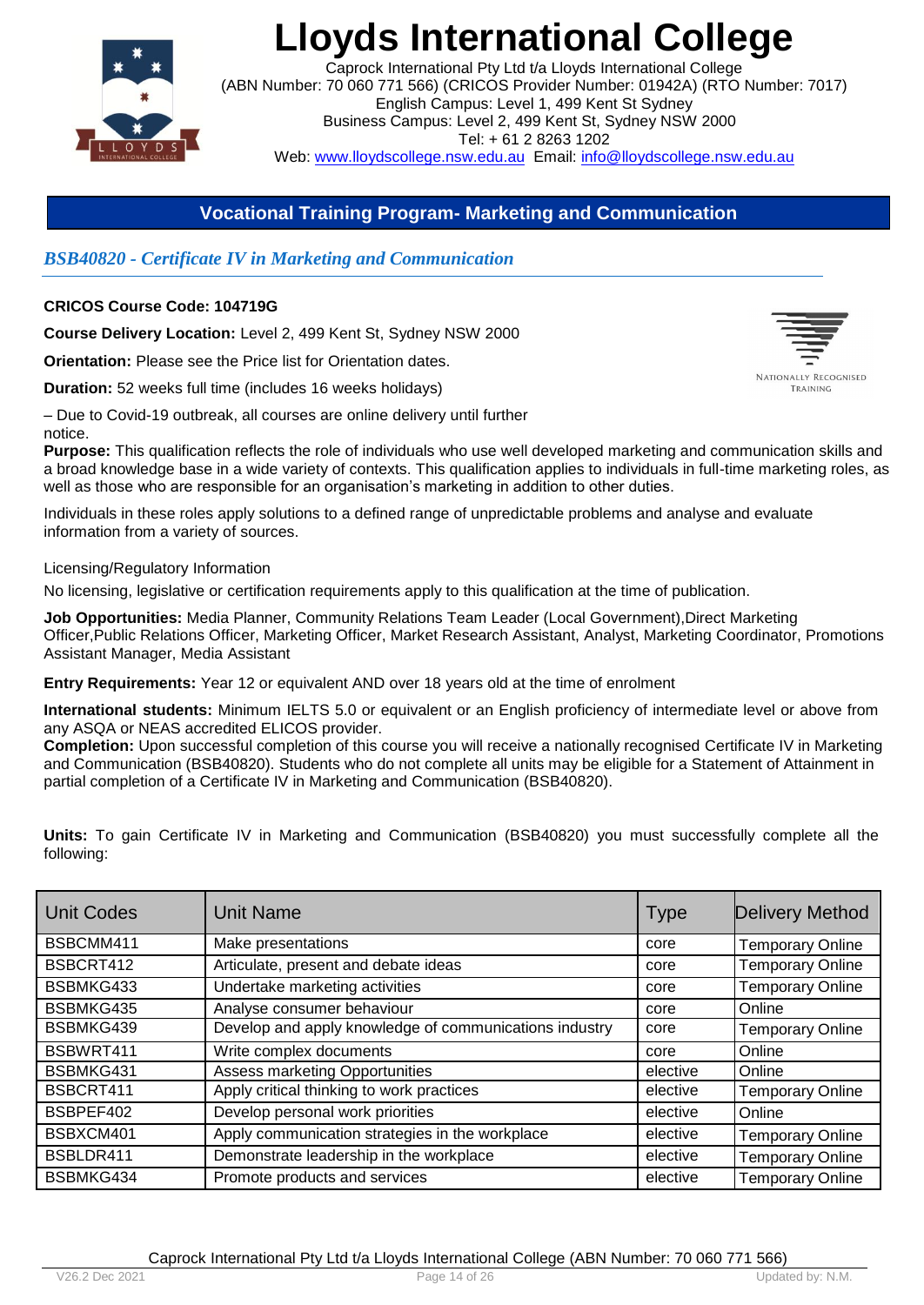

Caprock International Pty Ltd t/a Lloyds International College (ABN Number: 70 060 771 566) (CRICOS Provider Number: 01942A) (RTO Number: 7017) English Campus: Level 1, 499 Kent St Sydney Business Campus: Level 2, 499 Kent St, Sydney NSW 2000 Tel: + 61 2 8263 1202 Web: www.lloydscollege.nsw.edu.au Email: info@lloydscollege.nsw.edu.au

### *BSB40820 - Certificate IV in Marketing and Communication*

**Delivery Methods**: The delivery of the course is temporary online based due to covid-19 outbreak until further notice.

Learners may be required to complete assessment activities in their personal time and bring it to their next class for discussion, oral presentation etc. These assessment activities may include:

- Knowledge quizzes
- Research exercises where learners learn and are assessed through project-based exercises

**Assessments Methods:** Include demonstration, questioning/tests, written assessment, projects and other appropriate assessment methods depending on the study unit.

### **Tuition Fee per course**: Please refer to current Price List.

**Pathways:** On completing this qualification students can choose various pathways. Graduates may undertake further study by taking the Certificate IV in Business BSB40120 or Diploma of Leadership and Management BSB50420 or they might try and look for a job in these areas - Media Planner, Community Relations Team Leader (Local Government),Direct Marketing Officer, Public Relations Officer, Marketing Officer, Market Research Assistant, Analyst, Marketing Coordinator, Promotions Assistant Manager, Media Assistant

**Course Credit Transfer:** Australian Qualifications and Statements of Attainment that have been issued by any other Registered Training Organisation (RTO) will be recognised by the College and students will not be required to complete these units again. To apply for Credit Transfer students must be able to present their original Qualification or Statement of Attainment or certified copies, with national codes and titles that match the current course in which a student is enrolled. All documents provided must be verified by the provider that issued them for authenticity.

Students may also apply for Credit Transfer for other units undertaken elsewhere and have these units count towards the qualification, where these units are applicable.

All qualifications, we are required to check that competence is current, by verifying for authenticity by the issuing provider.

**Recognition of Prior Learning (RPL)** is an assessment process that enables an applicant to gain recognition of skills and knowledge regardless of how they were achieved. This may include formal or informal learning, work experience or general life experience. In order to grant RPL the College assessor must be confident that the applicant is currently competent against the units of competence in the qualification. The evidence to demonstrate this may include certificate, references from past employers, testimonials from clients and work samples. Where RPL is granted you do not have to participate in further training and assessment for skills and knowledge that you already possess. There is a fee for RPL assessment. Further information regarding RPL is available on request.

**Overseas experience and qualifications:** All applicants seeking to establish the relationship between their overseas qualifications and an Australian education qualification in the Australian Qualifications Framework will be directed to National Office of Overseas Skills Recognition (AEI-NOOSR). AEI-NOOSR is the Australian National Information Centre, part of an international network providing authoritative information and advice on recognition of qualifications. Once the application has been assessed by AEI-NOOSR the college will then be able to accept and process the internal RPL application.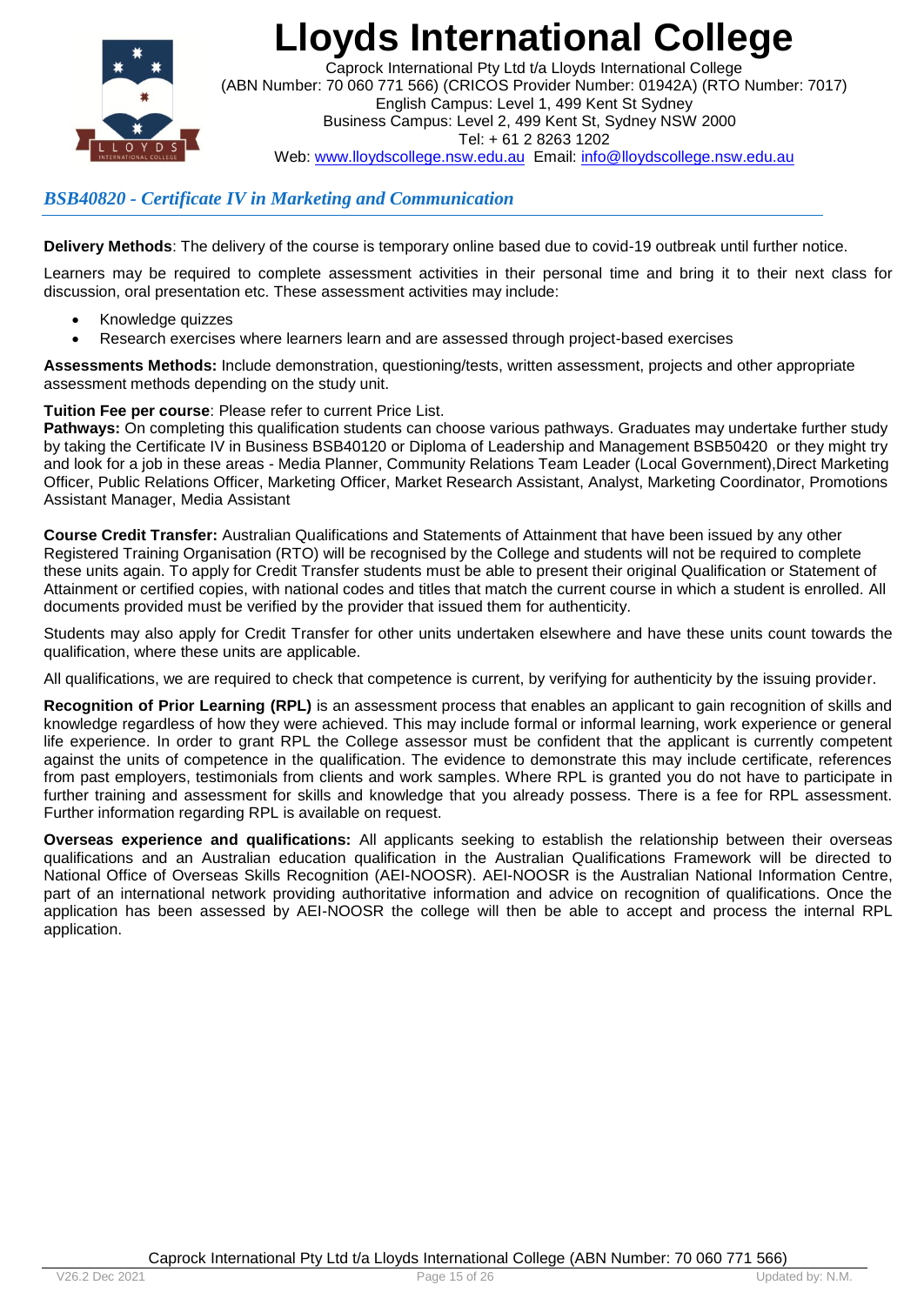

Caprock International Pty Ltd t/a Lloyds International College (ABN Number: 70 060 771 566) (CRICOS Provider Number: 01942A) (RTO Number: 7017) English Campus: Level 1, 499 Kent St Sydney Business Campus: Level 2, 499 Kent St, Sydney NSW 2000 Tel: + 61 2 8263 1202 Web: www.lloydscollege.nsw.edu.au Email: info@lloydscollege.nsw.edu.au

### *BSB50620 Diploma of Marketing and Communication*

### **CRICOS Course Code: 104721B**

**Course Delivery Location:** Level 2, 499 Kent St, Sydney NSW 2000

**Orientation:** Please see the Price list for Orientation dates.

**Duration:** 52 weeks full time (includes 16 weeks holiday)

– Due to Covid-19 outbreak, all courses are online delivery until further notice

**Purpose:** This qualification reflects the role of individuals who use a sound theoretical knowledge base in marketing and communication and who demonstrate a range of skills to ensure that functions are effectively conducted in an organisation or business area. Typically, the individuals would have responsibility for the work of other staff and lead teams.

This qualification applies to individuals in full-time marketing roles, as well as those who are responsible for an organisation's marketing in addition to other duties.

### Licensing/Regulatory Information

No licensing, legislative or certification requirements apply to this qualification at the time of publication.

**Job Opportunities:** Sales Manager, Product Manager, Public Relations, Manager, Marketing Manager, Campaign Manager, Marketing Coordinator, Marketing Team Leader

**Entry Requirements:** Entry to this qualification is limited to those who:

Have completed the following units (or equivalent competencies):

- BSBCMM411 Make presentations
- BSBCRT412 Articulate, present and debate ideas
- BSBMKG433 Undertake marketing activities
- BSBMKG435 Analyse consumer behaviour
- BSBMKG439 Develop and apply knowledge of communications industry
- BSBWRT411 Write complex documents.

Equivalent competencies are predecessors to these units, which have been mapped as equivalent. or

Have two years equivalent full-time relevant work experience.

• Year 12 or equivalent AND over 18 years old at the time of enrolment

**International students:** Minimum IELTS 5.5 or equivalent or an English proficiency of Upper-Intermediate level or above from any ASQA or NEAS accredited ELICOS provider.

**Completion:** Upon successful completion of this course you will receive a nationally recognised Diploma of Marketing and Communication (BSB50620). Students who do not complete all units may be eligible for

a Statement of Attainment in partial completion of a Diploma of Marketing and Communication (BSB50620).

**Units:** To gain Diploma of Marketing and Communication (BSB50620) you must successfully complete all the following

| <b>Unit Codes</b> | <b>Unit Name</b>                                    | <b>Type</b> | <b>Delivery Method</b>  |
|-------------------|-----------------------------------------------------|-------------|-------------------------|
| BSBMKG541         | Identify and evaluate marketing opportunities       | core        | <b>Temporary Online</b> |
| BSBMKG542         | Establish and monitor the marketing mix             | core        | Online                  |
| BSBMKG552         | Design and develop marketing communication plans    | core        | <b>Temporary Online</b> |
| BSBMKG555         | Write persuasive copy                               | core        | <b>Temporary Online</b> |
| BSBPMG430         | Undertake project work                              | core        | Online                  |
| BSBMKG546         | Develop Social Media engagement Plans               | elective    | <b>Temporary Online</b> |
| BSBMKG545         | <b>Conduct Marketing Audits</b>                     | elective    | Online                  |
| BSBMKG544         | Plan and monitor direct marketing activities        | elective    | <b>Temporary Online</b> |
| BSBCMM511         | Communicate with influence                          | elective    | <b>Temporary Online</b> |
| BSBPEF501         | Manage personal and professional development        | elective    | Online                  |
| BSBOPS601         | Develop & implement business plans                  | elective    | <b>Temporary Online</b> |
| BSBCRT611         | Apply critical thinking for complex problem solving | elective    | <b>Temporary Online</b> |





TRAINING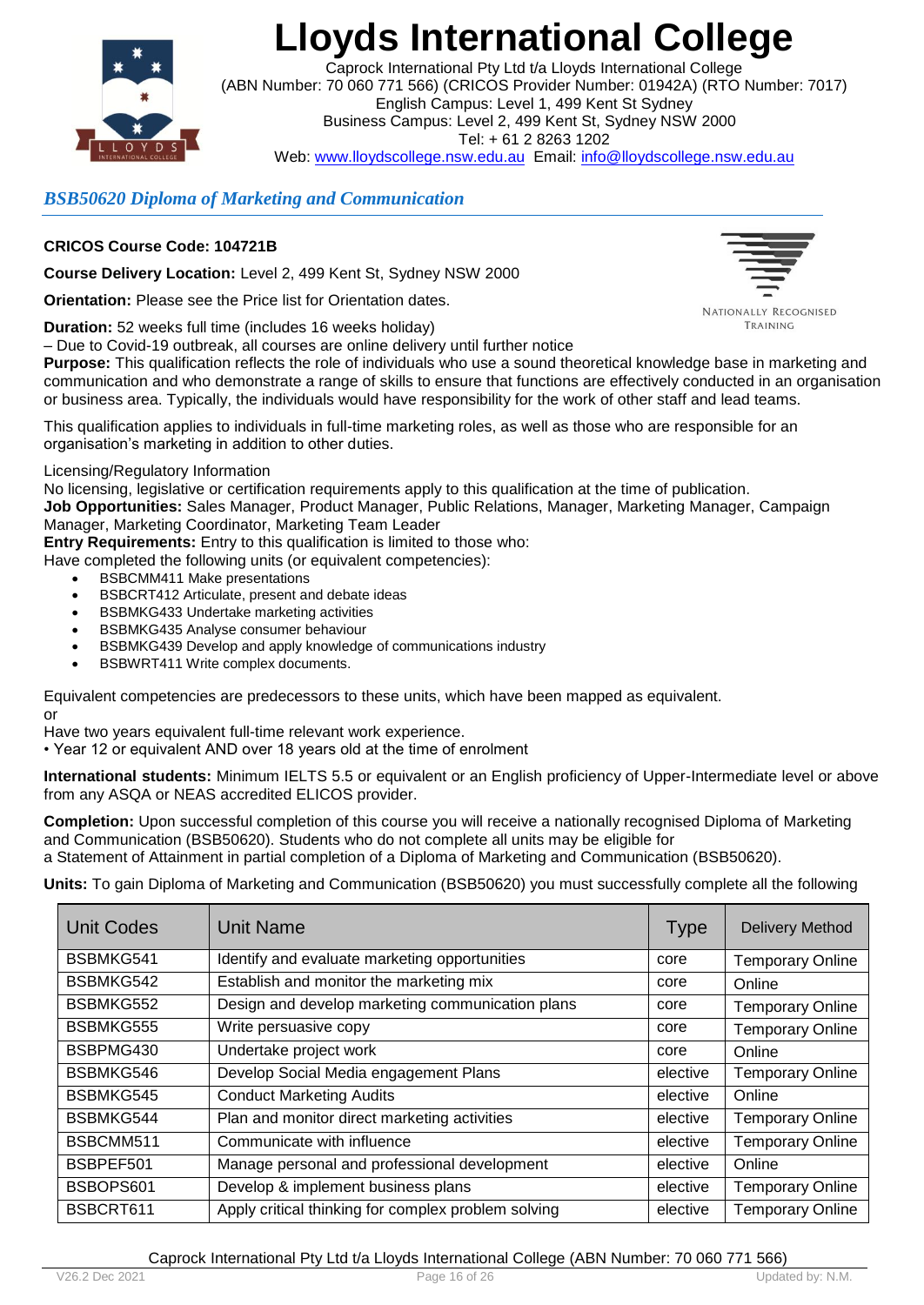

Caprock International Pty Ltd t/a Lloyds International College (ABN Number: 70 060 771 566) (CRICOS Provider Number: 01942A) (RTO Number: 7017) English Campus: Level 1, 499 Kent St Sydney Business Campus: Level 2, 499 Kent St, Sydney NSW 2000 Tel: + 61 2 8263 1202 Web: www.lloydscollege.nsw.edu.au Email: info@lloydscollege.nsw.edu.au

### *BSB50620 Diploma of Marketing and communication*

### **Delivery Methods**:

The delivery of the course is temporary online based due to covid-19 outbreak until further notice. Training includes:

- Establishing a training environment using a range of equipment to simulate a business environment. Within the assessment of the modules, learners are required to participate in simulated activities that closely reflect workplace processes and unexpected or contingency related activities
- Practice exercises that reinforce the required interpersonal skills for individual and group work.
- Simulated training activities in the classroom involving individuals, pairs and small group activities.
- Learner activity workbooks to support training independent reading and research projects.

Learners may be required to complete assessment activities in their personal time and bring it to their next class for discussion, oral presentation etc. These assessment activities include:

- Knowledge quizzes
- Research exercises where learners learn and are assessed through project-based exercises

**Assessments Methods:** Include questioning/tests, written reports, projects Examination and other appropriate assessment methods depending on the study unit.

**Tuition Fee per course**: Please refer to current Price List.

**Course Credit Transfer:** Australian Qualifications and Statements of Attainment that have been issued by any other Registered Training Organisation (RTO) will be recognised by the College and students will not be required to complete these units again. To apply for Credit Transfer students must be able to present their original Qualification or Statement of Attainment or certified copies, with national codes and titles that match the current course in which a student is enrolled. All documents provided must be verified by the provider that issued them for authenticity.

Students may also apply for Credit Transfer for other units undertaken elsewhere and have these units count towards the qualification, where these units are applicable.

All qualifications, we are required to check that competence is current, by verifying for authenticity by the issuing provider.

**Pathways:** Graduates may undertake a range of the Advanced Diploma qualifications at other Australian institutions, continue their studied in Undergraduate Programs or they might try and look for a job in these areas - ales Manager, Product Manager, Public Relations, Manager, Marketing Manager, Campaign Manager, Marketing Coordinator, Marketing Team Leader etc.

**Recognition of Prior Learning (RPL)** is an assessment process that enables an applicant to gain recognition of skills and knowledge regardless of how they were achieved. This may include formal or informal learning, work experience or general life experience. In order to grant RPL the College assessor must be confident that the applicant is currently competent against the units of competence in the qualification. The evidence to demonstrate this may include certificate, references from past employers, testimonials from clients and work samples. Where RPL is granted you do not have to participate in further training and assessment for skills and knowledge that you already possess. There is a fee for RPL assessment. Further information regarding RPL is available on request.

**Overseas experience and qualifications:**All applicants seeking to establish the relationship between their overseas qualifications and an Australian education qualification in the Australian Qualifications Framework will be directed to National Office of Overseas Skills Recognition (AEI-NOOSR). AEI-NOOSR is the Australian National Information Centre, part of an international network providing authoritative information and advice on recognition of qualifications. Once the application has been assessed by AEI-NOOSR the college will then be able to accept and process the internal RPL application.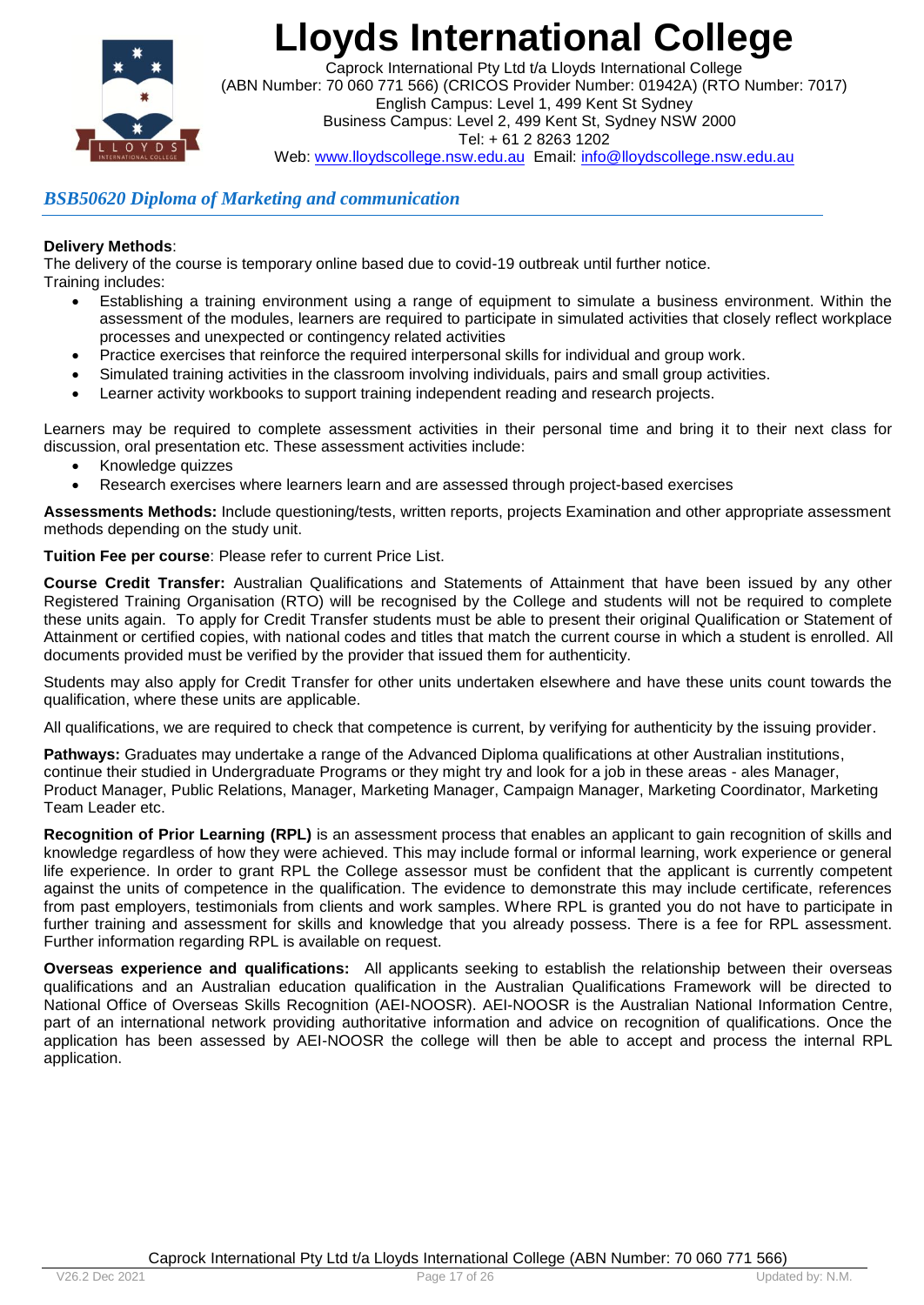

Caprock International Pty Ltd t/a Lloyds International College (ABN Number: 70 060 771 566) (CRICOS Provider Number: 01942A) (RTO Number: 7017) English Campus: Level 1, 499 Kent St Sydney Business Campus: Level 2, 499 Kent St, Sydney NSW 2000 Tel: + 61 2 8263 1202 Web: www.lloydscollege.nsw.edu.au Email: info@lloydscollege.nsw.edu.au

### *BSB60520 Advanced Diploma of Marketing and communication*

### **CRICOS Course Code: 104720C**

**Course Delivery Location:** Level 2, 499 Kent St, Sydney NSW 2000

**Orientation:** Please see the Price list for Orientation dates & prices.

**Duration:** 78 weeks full time (includes 24 weeks holiday) – 20 hours/week – Due to Covid-19 outbreak, all courses are online delivery until further notice.



NATIONALLY RECOGNISED TRAINING

**Purpose:** This qualification reflects the role of individuals who provide leadership and support strategic direction in the marketing and communications activities of an organisation. Their knowledge base may be highly specialised or broad within the marketing and communications field. Typically, they are accountable for group outcomes and the overall performance of the marketing and communication, advertising or public relations functions of an organisation. This qualification applies to individuals in full-time marketing roles, as well as those who are responsible for an organisation's marketing in addition to other duties.

Licensing/Regulatory Information

No licensing, legislative or certification requirements apply to this qualification at the time of publication. **Job Opportunities:** Client Services Executive, Marketing Director, Advertising Account Director, Client Services Director, Marketing Strategist, Advertising Account Planning Manager, Marketing Manager **Entry Requirements:** Entry to this qualification is limited to those who:

Have completed the following units (or equivalent competencies):

- BSBMKG541 Identify and evaluate marketing opportunities
- BSBMKG542 Establish and monitor the marketing mix
- BSBMKG552 Design and develop marketing communication plans
- BSBMKG555 Write persuasive copy
- BSBPMG430 Undertake project work

Equivalent competencies are predecessors to these units, which have been mapped as equivalent.

or

Have four years equivalent full-time relevant work experience.

-Year 12 or equivalent AND over 18 years old at the time of enrolment

**International students:** Minimum IELTS 5.5 or equivalent or an English proficiency of Upper-Intermediate level or above from any ASQA or NEAS accredited ELICOS provider.

**Completion:** Upon successful completion of this course you will receive a nationally recognised Advanced Diploma of Leadership and Management (BSB60420). Students who do not complete all units may be eligible for a Statement of Attainment in partial completion of an Advanced Diploma of Marketing and Communication (*BSB60520*). Units: To gain Advanced Diploma of Leadership and Management (BSB60420) you must successfully complete all the following

**Units:** To gain Advanced Diploma of Marketing and Communication (*BSB60520*). You must successfully complete all the following

| Unit Codes | Unit Name                                           | <b>Type</b> | <b>Delivery Method</b>  |
|------------|-----------------------------------------------------|-------------|-------------------------|
| BSBMKG621  | Develop organisational marketing strategy           | Core        | Online                  |
| BSBMKG622  | Manage organisational marketing processes           | Core        | <b>Temporary Online</b> |
| BSBMKG623  | Develop marketing plans                             | Core        | <b>Temporary Online</b> |
| BSBTWK601  | Develop and maintain strategic business networks    | Core        | <b>Temporary Online</b> |
| BSBMKG624  | Manage market research                              | elective    | <b>Temporary Online</b> |
| BSBMKG626  | Develop advertising campaigns                       | elective    | Online                  |
| BSBCRT611  | Apply critical thinking for complex problem solving | elective    | <b>Temporary Online</b> |
| BSBLDR601  | Lead and manage organizational change               | elective    | Online                  |
| BSBOPS601  | Develop and implement business plans                | elective    | <b>Temporary Online</b> |
| BSBSTR601  | Manage innovation and continuous improvement        | elective    | <b>Temporary Online</b> |
| BSBTWK502  | <b>Manage Team Effectiveness</b>                    | elective    | <b>Temporary Online</b> |
| BSBTWK503  | <b>Manage Meetings</b>                              | elective    | Online                  |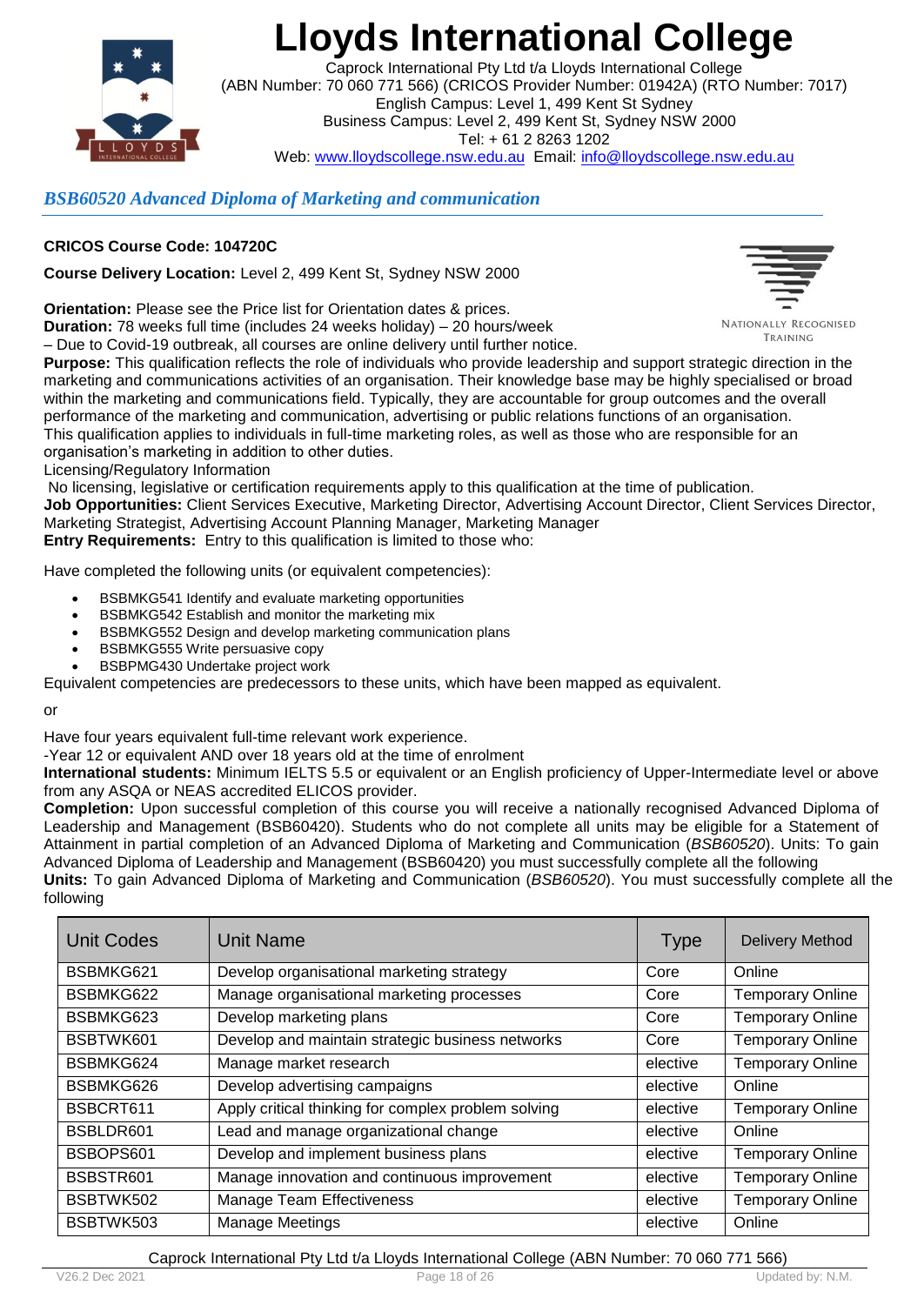

Caprock International Pty Ltd t/a Lloyds International College (ABN Number: 70 060 771 566) (CRICOS Provider Number: 01942A) (RTO Number: 7017) English Campus: Level 1, 499 Kent St Sydney Business Campus: Level 2, 499 Kent St, Sydney NSW 2000 Tel: + 61 2 8263 1202 Web: www.lloydscollege.nsw.edu.au Email: info@lloydscollege.nsw.edu.au

### *BSB60520 Advanced Diploma of Marketing and communication*

### **Delivery Methods**:

The delivery of the course is temporary online based due to covid-19 outbreak until further notice. Training includes:

- Establishing a training environment using a range of equipment to simulate a business environment. Within the assessment of the modules, learners are required to participate in simulated activities that closely reflect workplace processes and unexpected or contingency related activities
- Practice exercises that reinforce the required interpersonal skills for individual and group work.
- Simulated training activities in the classroom involving individuals, pairs and small group activities.
- Learner activity workbooks to support training independent reading and research projects.

Learners may be required to complete assessment activities in their personal time and bring it to their next class for discussion, oral presentation etc. These assessment activities include:

- Knowledge quizzes
- Research exercises where learners learn and are assessed through project-based exercises

**Assessments Methods:** Include questioning/tests, written reports, projects Examination and other appropriate assessment methods depending on the study unit.

**Tuition Fee per course**: Please refer to current Price List.

**Course Credit Transfer:** Australian Qualifications and Statements of Attainment that have been issued by any other Registered Training Organisation (RTO) will be recognised by the College and students will not be required to complete these units again. To apply for Credit Transfer students must be able to present their original Qualification or Statement of Attainment or certified copies, with national codes and titles that match the current course in which a student is enrolled. All documents provided must be verified by the provider that issued them for authenticity.

Students may also apply for Credit Transfer for other units undertaken elsewhere and have these units count towards the qualification, where these units are applicable.

All qualifications, we are required to check that competence is current, by verifying for authenticity by the issuing provider.

**Pathways:** Graduates may undertake a range of the Advanced Diploma qualifications at other Australian institutions, continue their studied in Undergraduate Programs or they might try and look for a job in these areas - Corporate or middle manager managing a workplace, supervisor in both business and government sectors, team leader etc.

**Recognition of Prior Learning (RPL)** is an assessment process that enables an applicant to gain recognition of skills and knowledge regardless of how they were achieved. This may include formal or informal learning, work experience or general life experience. In order to grant RPL the College assessor must be confident that the applicant is currently competent against the units of competence in the qualification. The evidence to demonstrate this may include certificate, references from past employers, testimonials from clients and work samples. Where RPL is granted you do not have to participate in further training and assessment for skills and knowledge that you already possess. There is a fee for RPL assessment. Further information regarding RPL is available on request.

**Overseas experience and qualifications:**All applicants seeking to establish the relationship between their overseas qualifications and an Australian education qualification in the Australian Qualifications Framework will be directed to National Office of Overseas Skills Recognition (AEI-NOOSR). AEI-NOOSR is the Australian National Information Centre, part of an international network providing authoritative information and advice on recognition of qualifications. Once the application has been assessed by AEI-NOOSR the college will then be able to accept and process the internal RPL application.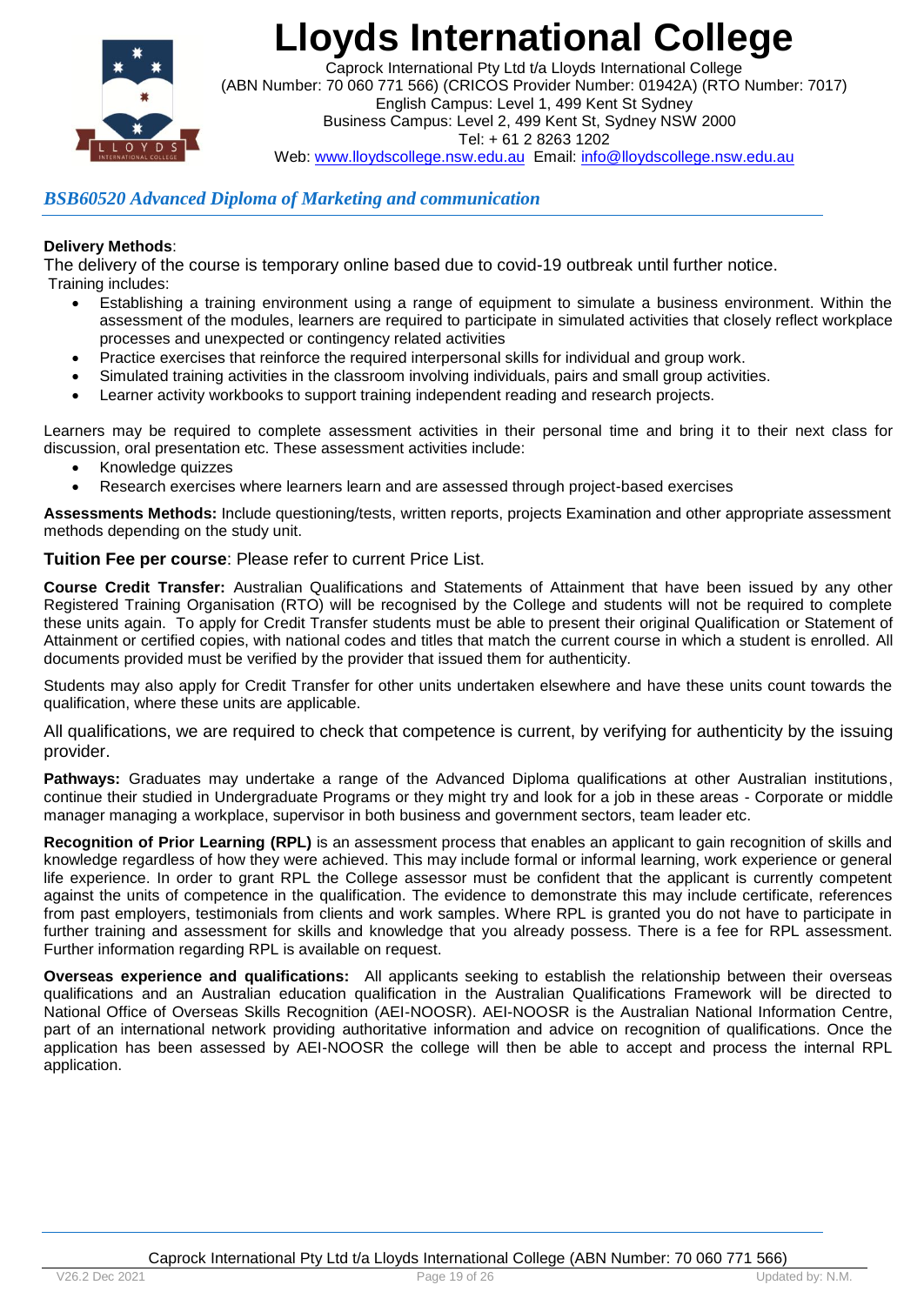

Caprock International Pty Ltd t/a Lloyds International College (ABN Number: 70 060 771 566) (CRICOS Provider Number: 01942A) (RTO Number: 7017) English Campus: Level 1, 499 Kent St Sydney Business Campus: Level 2, 499 Kent St, Sydney NSW 2000 Tel: + 61 2 8263 1202 Web: www.lloydscollege.nsw.edu.au Email: info@lloydscollege.nsw.edu.au

## *Pre-Enrolment Information for Overseas Students*

#### **Orientation**

On the first day at the College, you will attend an orientation session (10am or 3pm). The orientation presentation contains detailed information covering all aspects of your course and living in Sydney. Remember that at the College, we have a Student Services Officer to help you with any part of your stay to ensure that you are completely satisfied and happy studying with us. The presentation also introduces you to our counseling service.

#### **Accommodation and leaving expenses**

An international single student living in Sydney requires approximately AU\$20,292 to AU\$21,041 for living expenses each year (Australian Education International) Note: This figure does not include tuition fees.

Remember that your cost of living in Sydney will vary according to your lifestyle. For example, eating out at restaurants all the time will increase your living costs a lot, as will driving a car (you will have to pay for petrol, registration, maintenance and insurance, as well as the car itself).

#### **Suggested weekly budget**

- Accommodation \$150 to \$350 (for a room in a shared house or apartment)
- Food A\$50 to A\$120
- Public transport A\$30 to A\$50

### **Accommodation options for students**:

- 1.**Homestay** Homestay services provide an opportunity to stay with an Australian family and experience the Australian culture and lifestyle. If you need a homestay, you need at least 4 weeks before the arrival date to arrange it. Minimum Stay is 4 weeks; for homestay fees please refer to the pricelist, fees includes meals, laundry, your own room and student desk are provided.
- 2.**Student House** Student accommodation is located on the outskirts of the Sydney central business district in quiet and leafy suburban streets, only minutes from public transport and local shopping facilities and for about 20-30 minutes average travel time from the heart of the city. All houses are completely furnished with quality inclusions, and equipped with everything that one would need to feel safe and comfortable in a share accommodation, such as:
	- Fully equipped kitchen including fridges, a microwave, a toaster, plates, cups, cutlery and cookware,
	- High speed Internet connection with shared computer for free use and also with wireless option,
	- TV, DVD player and HI-FI system,
	- Washing machine.

Twin share rooms with free bed linen, clock-radio and bedside lamp in all rooms. To book student house you need at least 2 weeks before arrival date. Minimum Stay is 4 weeks; for fees please refer to the pricelist.

- 3.**Hostel accommodation** is a popular option for international students, especially in the first months of their arrival. A small, furnished room is provided with access to a shared bathroom, laundry, lounge and recreational activities. Some hostels also provide computer access. It is recommended that students considering Hostel accommodation options look at two or three properties prior to making a decision. Many hostels are privately run and as such come under the Rooming House Act. Please note, if the student signs a lease, they are covered by the Residential Tenancies Act.
- 4.**Apartment/flat rental** varies greatly in cost and conditions. For long term arrangements, it is strongly advised that the student is familiar with the suburb or area. For purposes of bond payment and moving arrangements the student must be available to sign agreements. For this reason international students are advised to secure short term accommodation upon arrival so that flat and apartment hunting may be started after they have settled in and begun to seek out areas they would like to live in.

### **Student Visa Requirements**

All students should be aware of the following student visa requirements:

- you must be enrolled as a full-time student at all times (for 20 hours per week)
- you must leave Australia when your studies are complete and/or when their visa expires
- you must make satisfactory academic progress and meet attendance requirements (of 80%).
- you must meet the costs of Overseas Student Health Cover to for the period of their enrolment. You can arrange this with the College, who can provide you a list of health care providers to choose from.
- you must provide the College with your address in Australia and a local telephone number on which you are able to be contacted.
- you cannot transfer to another institution within the first six (6) months of your arrival in Australia, or if your program is of less than six months duration, you must remain at the College for the duration of their program. The College may approve in exceptional circumstances a transfer which does not meet this rule.
- you must ensure that any school-aged dependants accompanying you to Australia attend school. Students will be required to pay full school fees for dependants enrolled in either a government or non-government school. Visit [www.det.nsw.edu.au](http://www.det.nsw.edu.au/) for more information.
- For more information about visa conditions visit [www.immi.gov.au](http://www.immi.gov.au/) or [www.studyinaustralia.gov.au](http://www.studyinaustralia.gov.au/)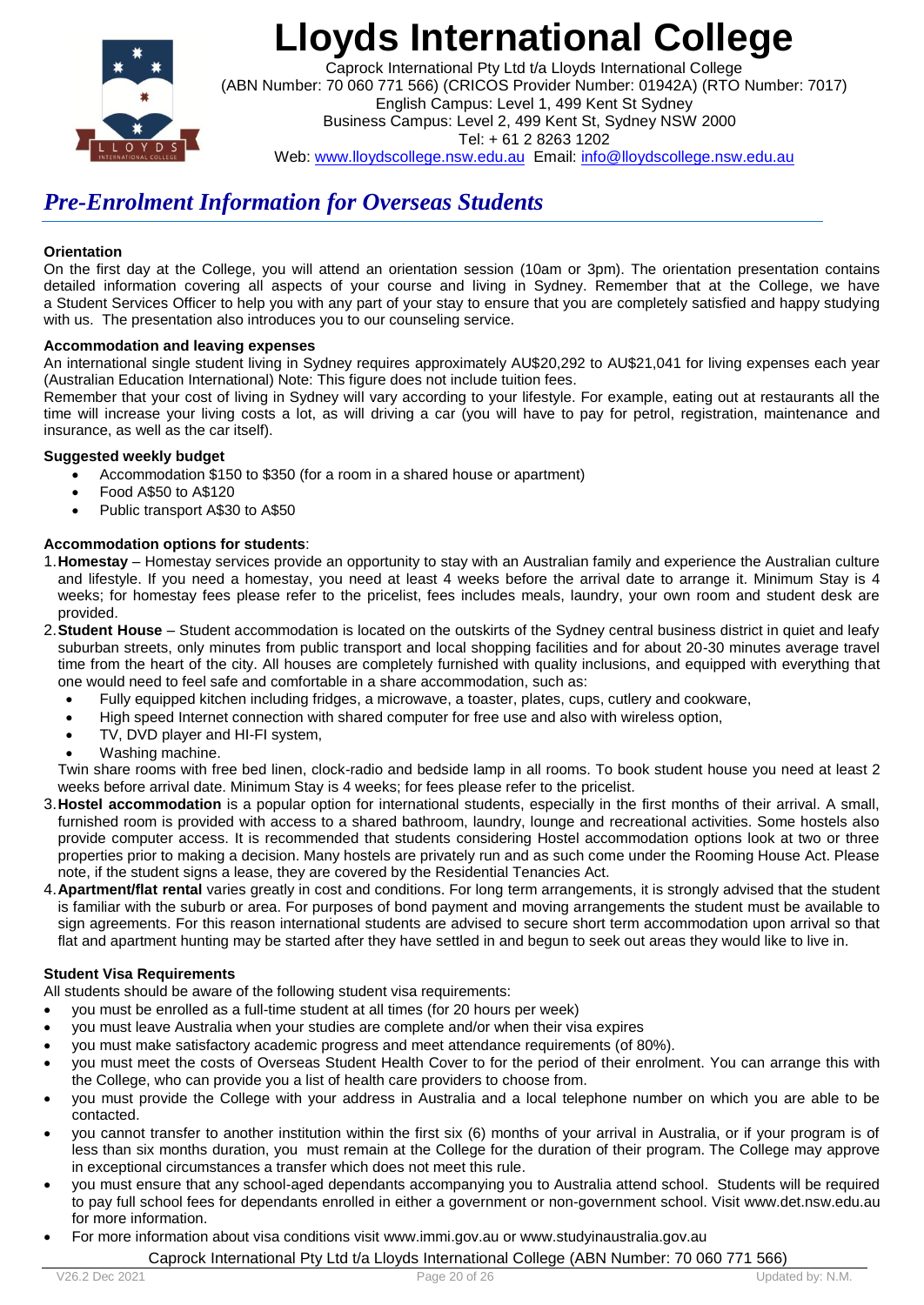

Caprock International Pty Ltd t/a Lloyds International College (ABN Number: 70 060 771 566) (CRICOS Provider Number: 01942A) (RTO Number: 7017) English Campus: Level 1, 499 Kent St Sydney Business Campus: Level 2, 499 Kent St, Sydney NSW 2000

Tel: + 61 2 8263 1202

Web: www.lloydscollege.nsw.edu.au Email: info@lloydscollege.nsw.edu.au

 During study period students can work 20 hours a week and during scheduled holidays students can work 40 hours a week. For more information and working conditions, please go to [www.fairwork.gov.au](http://www.fairwork.gov.au/) .

### **Education of accompanying dependents**

If you come to Australia as an overseas student on a student visa, you should be aware that you will be required to pay full fees for any of your school-aged dependants who accompany you and who are enrolled in either a government or non-government school in Australia. Information about the enrolment and fees for temporary visa holders and dependants of overseas students may be obtained from:

NSW Department of Education and Training Level 6, 770 George Street, Sydney NSW 2001 Phone: (61) 1300 300 229 (local call)

Website: [http://www.schools.nsw.edu.au/gotoschool/intnl\\_students/index.php](http://www.schools.nsw.edu.au/gotoschool/intnl_students/index.php)

The following publications are available at the above website:

- Enrolment of Permanent Residents and Temporary Visa Holders in New South Wales Government Schools: Guidelines for Schools (July 2001)
- Enrolment of Temporary Visa Holders in New South Wales Government Schools: Information and Application Package (July 2001)
- Enrolment of Temporary Visa Holders in NSW Government Schools (brochure)

For lodgement of applications and all correspondence post to:

Temporary Visa Holders Unit NSW Department of Education and Training Locked Bag 4, Wollongong NSW 2520 Phone (61) 1300 300 229 (local call)

For information on enrolment and fees for full fee paying overseas students contact:

International Business Unit NSW Department of Education and Training Level 2, 770 George Street Sydney NSW 2000 Phone: (612) 9217 4801

### **Overseas Student Health Cover**

All international visitors to Australia under a student visa are required by law to have Overseas Student Health Cover (OSHC). Students are required to pay for this cover prior to arriving in Australia. Students are covered by the OSHC from the day they arrive in Australia, until the end date of their visa.

- On enrolment all international students must pay a fee for health insurance in accordance with the length of their course.
- You can arrange the Overseas Student Health Cover yourself, or the college can assist you with various health providers.

### **ESOS Framework**

The following is from information provided by Australian Education International (AEI) [\(www.aei.gov.au\)](http://www.aei.gov.au/)

The Australian Government wants overseas students in Australia to have a safe, enjoyable and rewarding place to study. Australia's laws promote quality education and consumer protection for overseas students. These laws are known as the ESOS framework and they include the Education Services for Overseas (ESOS) Act 2000 and the National Code 2007. Read the ESOS Framework about international students fact sheet or see link; <https://docs.education.gov.au/system/files/doc/other/esosstudentfactsheetv3.pdf>

#### **Protection for overseas students**

As an overseas student on a student visa, you must study with an education provider and in a course that can be found on the Commonwealth Register of Institutions and Courses for Overseas Students (CRICOS) at http://cricos.deewr.gov.au. CRICOS registration guarantees that the course and the education provider at which you study meet the high standards necessary for overseas students.

Please check carefully that the details of your course − including its location − match the information on CRICOS.

### **Your rights**

The ESOS framework protects your rights, including:

- Your right to receive, before enrolling, current and accurate information about the courses, fees, modes of study and other information from your provider and your provider's agent. If you are under 18, to ensure your safety, you will be granted a visa only if there are arrangements in place for your accommodation, support and welfare.
- Your right to sign a written agreement with your provider before or as you pay fees, setting out the services to be provided, fees payable and information about refunds of course money. You should keep a copy of your written agreement.
- Your right to get the education you paid for. The ESOS framework includes consumer protection that will allow you to receive a refund or to be placed in another course if your provider is unable to teach your course.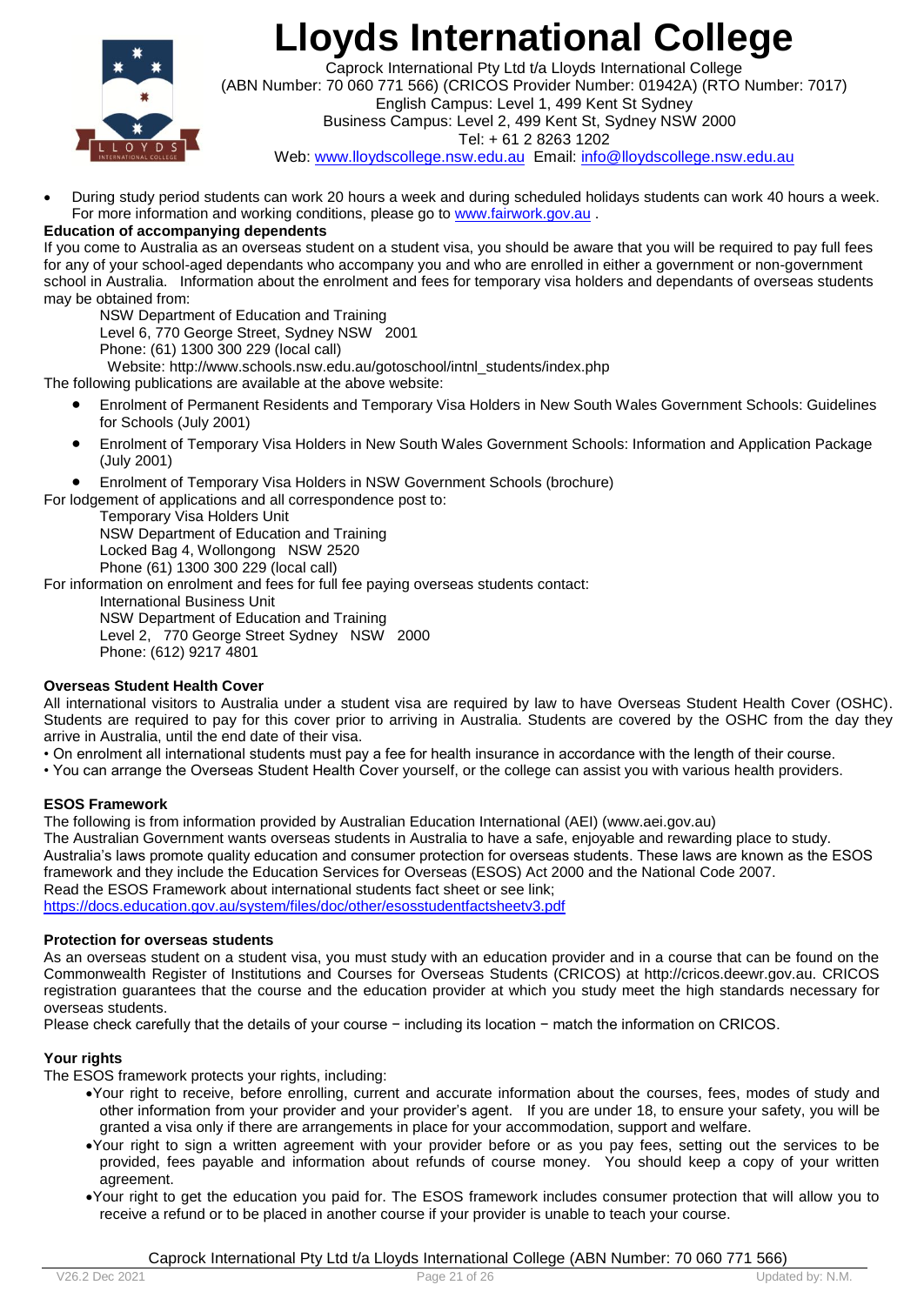

Caprock International Pty Ltd t/a Lloyds International College (ABN Number: 70 060 771 566) (CRICOS Provider Number: 01942A) (RTO Number: 7017) English Campus: Level 1, 499 Kent St Sydney Business Campus: Level 2, 499 Kent St, Sydney NSW 2000

Tel: + 61 2 8263 1202

Web: www.lloydscollege.nsw.edu.au Email: info@lloydscollege.nsw.edu.au

The ESOS framework sets out the standards Australian education providers offering education services to overseas students must obey. These standards cover a range of information you have a right to know and services that must be offered, including:

- orientation and access to support services to help you study and adjust to life in Australia
- who the contact officer or officers is for overseas students
- if you can apply for RPL (Recognition of Prior Learning) and or Course Credit
- when your enrolment can be deferred, suspended or cancelled
- what your provider's requirements are for satisfactory progress in the courses you study and what support is available if you are not progressing well
- if attendance will be monitored for your course, and a complaints and appeals process.
- One of the standards does not allow another education provider to enroll a student who wants to transfer to another course, but has not completed six months of the final course of study you plan to undertake in Australia. If you want to transfer beforehand you need your provider's permission.
- If you are under 18, to ensure your safety, you will be granted a visa only if there are arrangements in place for your accommodation, support and welfare.

#### **Your responsibilities**

As an overseas student on a student visa, you have responsibilities to:

- satisfy your student visa conditions
- maintain your Overseas Student Health Cover (OSHC) for the period of your stay
- meet the terms of the written agreement with your education provider
- inform your provider if you change your address
- maintain satisfactory course progress
- if attendance is recorded for your course, follow your provider's attendance policy, and
- if you are under 18, maintain your approved accommodation, support and general welfare arrangements.

#### **Contact details**

| For information about  | Who to contact                  | How                                                 |
|------------------------|---------------------------------|-----------------------------------------------------|
| Policies and           | <b>Student Services Officer</b> | English Students: Level 1, 499 Kent Street, Sydney  |
| procedures that affect |                                 | Phone: (02) 8263 1255                               |
| you                    |                                 | Email: studentservices1@lloydscollege.nsw.edu.au    |
|                        |                                 | Business Students: Level 2, 499 Kent Street, Sydney |
|                        |                                 | Ph: (02) 8263 1265                                  |
|                        |                                 | Email: studentservices@lloydscollege.nsw.edu.au     |
|                        |                                 | Web: www.lloydscollege.nsw.edu.au                   |
| Your ESOS rights and   | Department of home affairs      | ESOS Helpline: 1300 615 262                         |
| responsibilities       |                                 | Website: www.homeaffairs.gov.au/                    |
| Your Visa matters      | Department of home affairs      | Website: www.homeaffairs.gov.au/                    |
|                        |                                 | Phone 131 881 in Australia                          |
| Orientation session on | <b>Student Services Officer</b> | ELICOS Students: Level 1, 499 Kent Street, Sydney   |
| the first day          | (Monday 9am, 2pm ELICOS)        | Phone: (02) 8263 1255                               |
|                        | (Friday 10am, 3pm VET)          | VET Students: Level 2, 499 Kent Street, Sydney      |
|                        |                                 | Ph: (02) 8263 1265                                  |
|                        |                                 | Web: www.lloydscollege.nsw.edu.au                   |

#### **Campus Location and Contact Details**

| Address:<br>Business campus:<br>ELT campus:     | Level 2, 499 Kent St Sydney NSW 2000<br>Level 1, 499 Kent St Sydney NSW 2000 |
|-------------------------------------------------|------------------------------------------------------------------------------|
| Telephone (main):                               | +61 2 8263 1202                                                              |
| Website:                                        | www.lloydscollege.nsw.edu.au                                                 |
| E-mail:                                         | info@lloydscollege.nsw.edu.au                                                |
| After Hours Contact/emergency: +61 4 38 878 423 |                                                                              |

#### **Complaints and Appeals**

All students are advised to view the Complaints & Appeal policy which can be found in the College Student Handbook link located on the website under enrolment tab. There is free service to students for external complaints and appeals please see [www.oso.gov.au.](http://www.oso.gov.au/)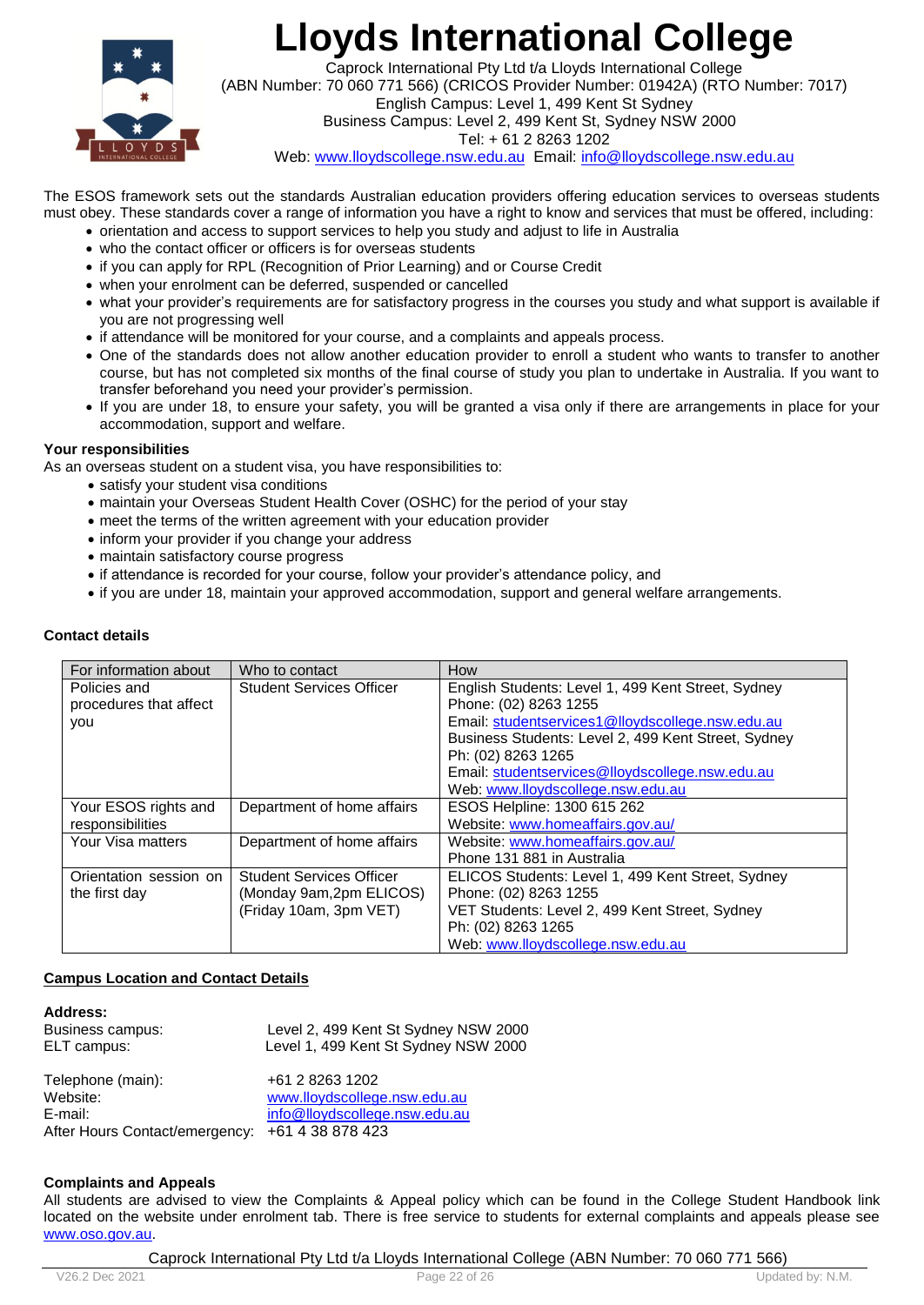

Caprock International Pty Ltd t/a Lloyds International College (ABN Number: 70 060 771 566) (CRICOS Provider Number: 01942A) (RTO Number: 7017) English Campus: Level 1, 499 Kent St Sydney Business Campus: Level 2, 499 Kent St, Sydney NSW 2000 Tel: + 61 2 8263 1202 Web: www.lloydscollege.nsw.edu.au Email: info@lloydscollege.nsw.edu.au

### **Deferral, Suspension or Cancellation of Enrolment Policy**

Under certain limited circumstances, a student's enrolment may be deferred, suspended or cancelled. A student's enrolment can be deferred, suspended or cancelled by the College, or by the student. Deferral means to delay the commencement of a course. Suspension means the temporary postponement of enrolment during a course. Cancellation means termination of enrolment in a course.

### **Deferral, suspension or cancellation by a student**

Students who wish to defer, suspend or cancel enrolment can apply to do so only if the course in which they were enrolled is unavailable, their visa is delayed or there are compassionate or compelling circumstances. Compassionate or compelling circumstances are usually beyond the control of the student and have an impact on the student's course progress or the student's well-being. Compassionate or compelling circumstances include:

- serious injury or illness, supported by a medical certificate which states that the student was or will be unable to attend classes
- bereavement of close family members such as parents or grandparents
- major political upheaval or natural disaster in the home country, requiring emergency travel which has had an impact on the student's studies
- traumatic experiences such as the being a victim of, being involved in, or witnessing, a serious crime
- unexpected severe illness or death of a family member (supported by medical certificate which states the student was unable to attend classes)
- the student is involved in custody proceedings for their child (statutory declaration witnessed by a Justice of the Peace required)
- the student or accompanying family member has an acute medical condition requiring treatment (supporting documentation required)
- the student has been involved in legal proceedings where the timing is beyond the student's control (supporting documentation required
- the student is pregnant (supported by relevant documentation)
- other (attach supporting documentation)

The following would not be considered compelling or compassionate circumstances or critical incident:

- difficulties in adjusting to Australia or academic life
- weddings
- relationship problems
- financial difficulties
- generally feeling "depressed" about circumstances where the depression is not clinically diagnosed by a qualified professional (if diagnosed it would have been considered by the college under compelling or compassionate circumstances
- inability to begin studying on the course commencement date due to not organising travel in sufficient time.

Please note that the above are only some of examples of what may be considered compassionate or compelling circumstances. When determining whether compassionate or compelling circumstances exist, the college will consider documentary evidence provided to support the claim, and will keep copies of these documents in the student's file.

#### **Supporting Documents**

Supporting documents must be provided by a student to support an application for deferment, suspension or cancellation. Supporting documents include medical certificates, death certificates, police reports, psychologists reports and any other relevant documents.

#### **Student application for deferment prior to commencement**

A request by a student for a deferment prior to course commencement must be made in writing. The request must be addressed to the Academic Manager and be accompanied by supporting documents. When the request is processed, and if a deferment is granted, the student will receive a revised offer of enrolment and a revised Confirmation of Enrolment (CoE). An applicant for deferment prior to commencement will have written notification of the result of the application available within 10 working days of lodgment of the request. The student will be notified in writing by the Academic Manager.

#### **Student application for suspension**

Caprock International Pty Ltd t/a Lloyds International College (ABN Number: 70 060 771 566) A request for suspension of enrolment must be made using the leave of absence form. The application must be accompanied by supporting documents. An application must be submitted at least 10 working days before the date of the requested suspension. A student may request a suspension of up to three months. Overseas students studying on a student visa who require an absence of more than 3 months must withdraw from the course. An applicant for a suspension of enrolment will have written notification of the result of the application available within 10 working days of lodgment of the application. The student will be notified in writing. If an extension for which a student is applying would cause the duration of a course to be longer than that specified on the CoE, the CoE will be revised by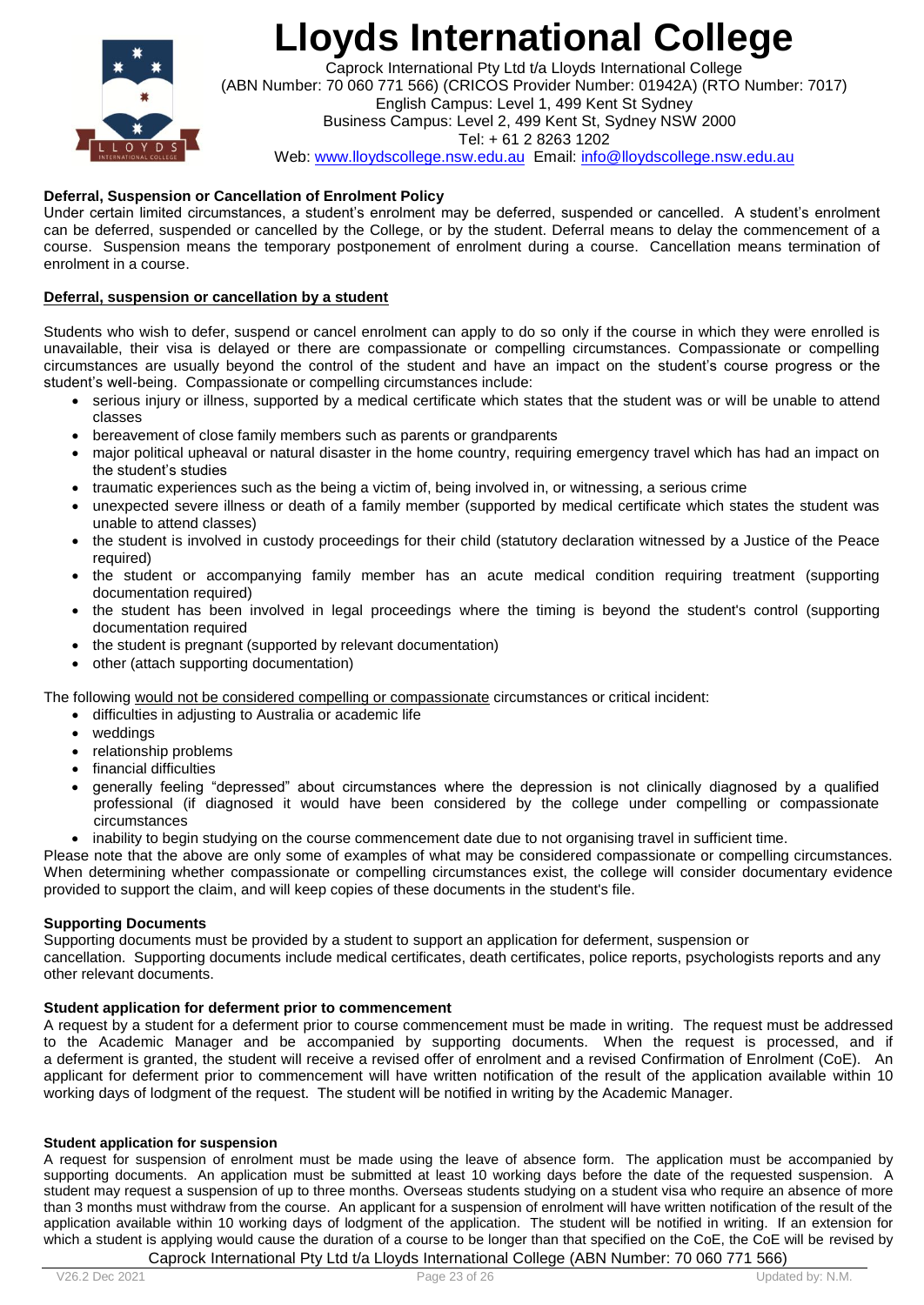

Caprock International Pty Ltd t/a Lloyds International College (ABN Number: 70 060 771 566) (CRICOS Provider Number: 01942A) (RTO Number: 7017) English Campus: Level 1, 499 Kent St Sydney Business Campus: Level 2, 499 Kent St, Sydney NSW 2000 Tel: + 61 2 8263 1202 Web: www.lloydscollege.nsw.edu.au Email: info@lloydscollege.nsw.edu.au

the Academic Manager. The student will be charged an administration fee for issuing a new CoE (extension). The student will be charged additional tuition fees for the extended study period. The student will be advised to check with the nearest Immigration office for information about the impact of the extension of the course duration on the student's visa.

#### **Student application for cancellation**

A request for cancellation of enrolment must be made using the early leave from study form. The form must be accompanied by supporting documents. An applicant for a cancellation of enrolment will have written notification of the result of the application available within 10 working days of the lodgment of the application. Student will be charged \$500 cancellation admin fee.

#### **Effect of deferral, suspension or cancellation of enrolment on a student's visa**

Deferral, suspension or cancellation of an enrolment is likely to have an effect on a student's visa. Students should contact the nearest Australian Immigration office or refer to [www.immi.gov.au](http://www.immi.gov.au/) for further information. All deferrals, suspensions and cancellations of enrolment are notified to Australian Immigration Office via the PRISMS system and all documentation about the deferral, suspension or cancellation of a student is filed in the student's file.

#### **Register of applications to defer, suspend or cancel enrolment**

Details of applications for suspension or cancellation are recorded in the registers. These registers are maintained by the Academic Manager. The register records the student name and number, the course in which the student is enrolled, the reasons for the application, and the outcomes of the application (accepted or rejected). These registers are considered by the Academic Manager as part of the continuous improvement process.

The following documents will be kept in the file of a student who has applied to defer, suspend or cancel enrolment:

- the request for deferment, suspension or cancellation
- copies of all documents tendered in support of the application
- the outcomes of the request for deferment, suspension or cancellation.

#### **Deferrals, suspensions or cancellations by the College**

#### **Deferral**

The College may defer the commencement of a course if the course is not offered.

#### **Suspension – grounds for suspension by the College**

The College may temporarily suspend a student's enrolment if the student's behavior is assessed as unacceptable for an educational setting. College's Academic Manager is responsible for making this assessment. This is referred to as suspension of enrolment due to misbehavior.

The College may suspend the enrolment of a student due to misbehavior if the student:

- has been in breach of the College Student Code of Conduct
- is assessed by the Academic Manager as providing a threat to the well-being of other students or staff
- has being assessed as behaving in a way such as to constitute serious misconduct

If the suspension of a student's enrolment will result in the student being unable to complete the course within the course duration as specified on the COE, the student must apply for a course extension in writing at the reception. The student will be advised to check with the nearest Immigration office for information about the impact of the extension of the course on the student's visa.

#### **Cancellation – grounds for cancellation by the College**

The College may cancel the enrolment of a student if the student:

- is in breach of a condition of ongoing enrolment
- has been in breach of the College Student Code of Conduct
- is assessed by the Academic Manager as providing a threat to the well-being of other students or staff
- has being assessed as behaving in a way such as to constitute serious misconduct
- fails to meet the requirements of the attendance policy
- fails to pay tuition fees

### **Notice of intention to defer, suspend or cancel enrolment**

Where a suspension is initiated by the College, the student will receive a notice of intention to suspend enrolment. In each case, the notice will clearly identify that the student will be given 20 working days to access the College's internal complaints and appeals process. If an appeal is lodged, the College will maintain the student's enrolment until the internal appeals process is complete.

### **Notice of deferment, suspension or cancellation**

If an appeal against a decision by the college to defer, suspend or cancel a student's enrolment is lodged and it is unsuccessful, or the appeal is withdrawn, the college will issue a notice of deferment, suspension or cancellation. The notice of deferment, suspension or cancellation will indicate that the deferment, suspension or cancellation is to be initiated. The notice of intention to defer, suspend or cancel enrolment must be attached to the notice of deferment, suspension or cancellation of enrolment and provided to the Academic Manager. The Academic Manager will then authorise the necessary changes to the student's enrolment details in database and PRISMS.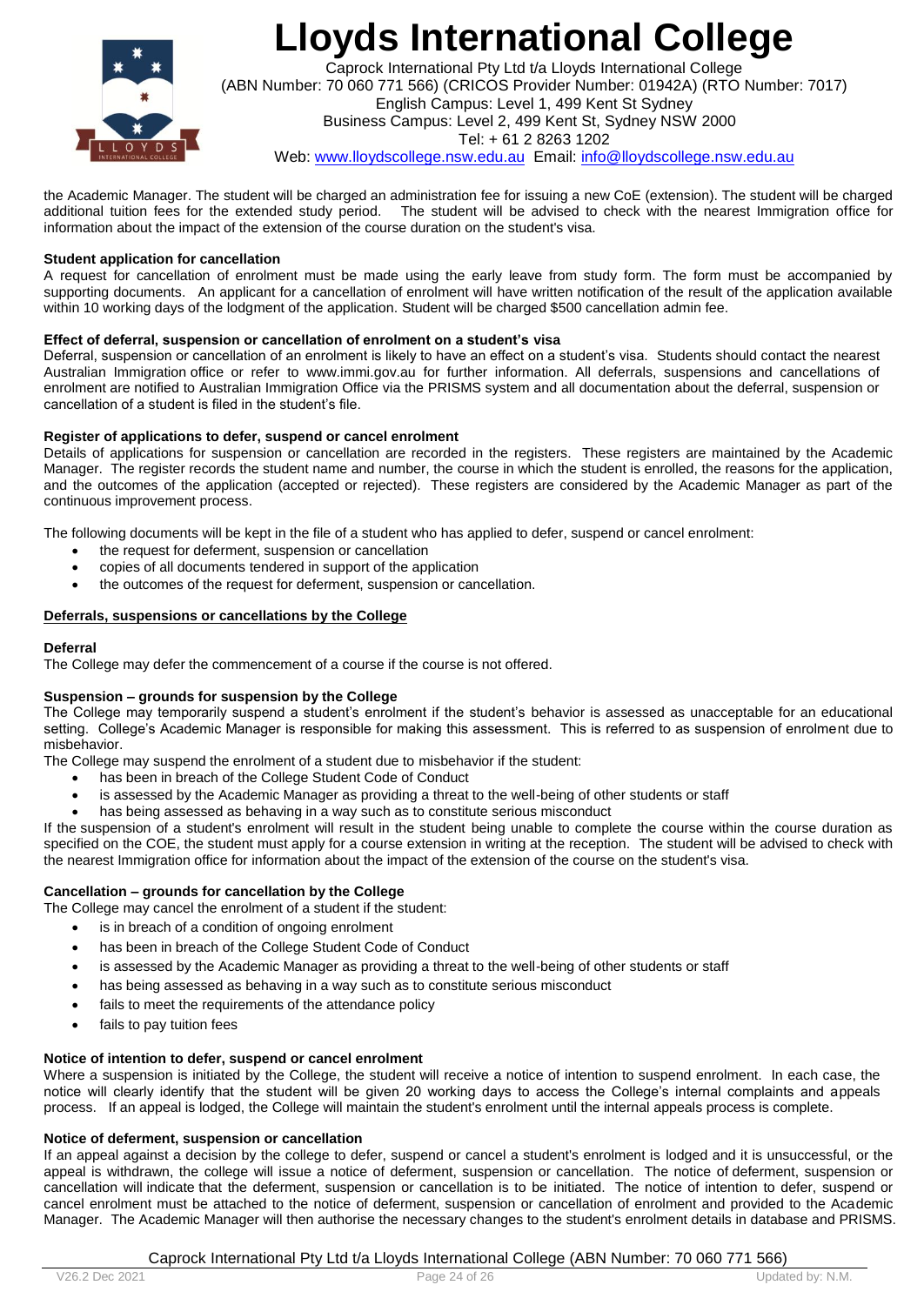

Caprock International Pty Ltd t/a Lloyds International College (ABN Number: 70 060 771 566) (CRICOS Provider Number: 01942A) (RTO Number: 7017) English Campus: Level 1, 499 Kent St Sydney Business Campus: Level 2, 499 Kent St, Sydney NSW 2000 Tel: + 61 2 8263 1202 Web: www.lloydscollege.nsw.edu.au Email: info@lloydscollege.nsw.edu.au

## *Student Services*

On the first day at the College, you will attend an orientation session. The session contains detailed information covering all aspects of your course and living in Sydney. Remember that at the College, we have a Student Services officer to help you with any part of your stay to ensure that you are completely satisfied and happy studying with us. We provide the following help for students:

- Orientation Sessions (for English Courses every Monday at 9am and 2 pm; for Business Courses every Intake Date at 10 am and 3pm)
- Work Permission (once you have work permission you are allowed to work maximum of 20 hours per week)
- Any documents and correspondence needed i.e. Confirmation of Enrolment Letters, Attendance letters, Certificates, Student tuition fees invoices, etc
- Student ID cards
- Overseas Student Health Cover (OSHC) in Australia information at enrolment
- Assist students to apply for Tax File Number
- Help with accommodation and general enquiries
- Coordinate Group Study Tours
- Students event program

## *Enrolment Process*



Balance of tuition fees must be paid on time as per your invoice. If fees are not received on time, student cannot attend class until fees are paid. (Student will be reported to Australian Immigration Office for non-payment of fees)

Note: Prior to enrolment, student should receive the following information via the website:

- Colour College Brochure
- Pre enrolment information pack
- Student Handbook